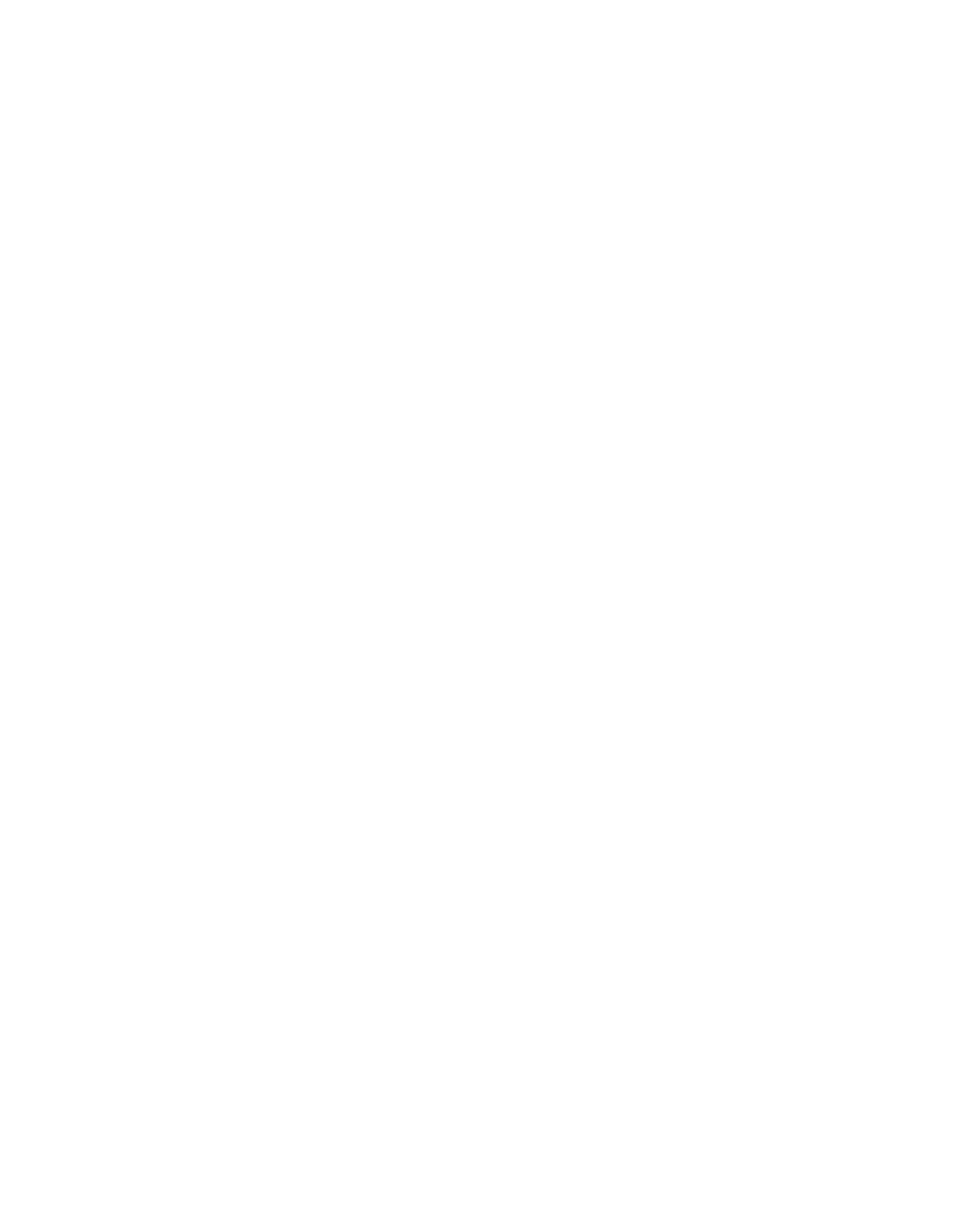# **How do you talk about worship?**

You might be part of a congregation that talks about worship and that plans and evaluates what happens in worship on a regular basis. You might have a keen sense of your assembly's particular strengths and challenges.

This resource is for you, a tool to help broaden and deepen these conversations.

You might be part of a congregation that has found itself in conflict. Perhaps a line has been drawn in the sand between "contemporary" and "traditional" worship. Many might desire worship renewal, yet are struggling to find a way through labels and assumptions.

This resource is for you, a tool to frame difficult conversations.

You might be part of a congregation that faithfully worships each week but doesn't gather regularly to talk about it. You might wonder how initiating such conversations might both affirm and challenge you.

This resource is for you, a tool to open you up to new possibilities.

# **What is this resource?**

This is a resource to accompany conversations about worship and culture in your context. It comes out of the realization that an important document written two decades ago still has much to contribute to worship renewal. The Nairobi Statement on Worship and Culture, from the Department for Theology and Studies of the Lutheran World Federation and completed in 1996, provides for us a rich description of the dynamic relationship between worship and culture and gives us lenses to help frame our conversations.

To read the full Nairobi Statement, see pages 16-18. For more about the development of the Nairobi Statement, see page 19.

A lens alters how we perceive what is in front of us—shading when the light is too bright, magnifying what is near or too far away. In a similar way, the Nairobi Statement alters our vision by showing us four ways worship relates to culture: transcultural, counter-cultural, contextual and cross-cultural.

# **Why culture?**

The church talks about worship because in worship we remember who and whose we are as God's people. But why talk about culture?

The culture(s) of which we are a part shape how we regard ourselves, one another and the world. The church cannot help but be in a relationship with culture, but that relationship can be like something you've always seen yet never noticed. You might pass the same tree every day on your way to work, but never notice the unique way its branches curl around the power line above. If you look more intentionally, you might ask new questions: How did its branches form this way? What about the tree next to it? Will it need to be cut down someday?

Since worship always sends us out, we ask not only about our cultures, but also about those cultures beyond the walls of our worship space. How is the Holy Spirit guiding you to be fully immersed in your community, opening your eyes to its needs and gifts? How does worship help us accompany one another as together we regard one another with the eyes of Christ?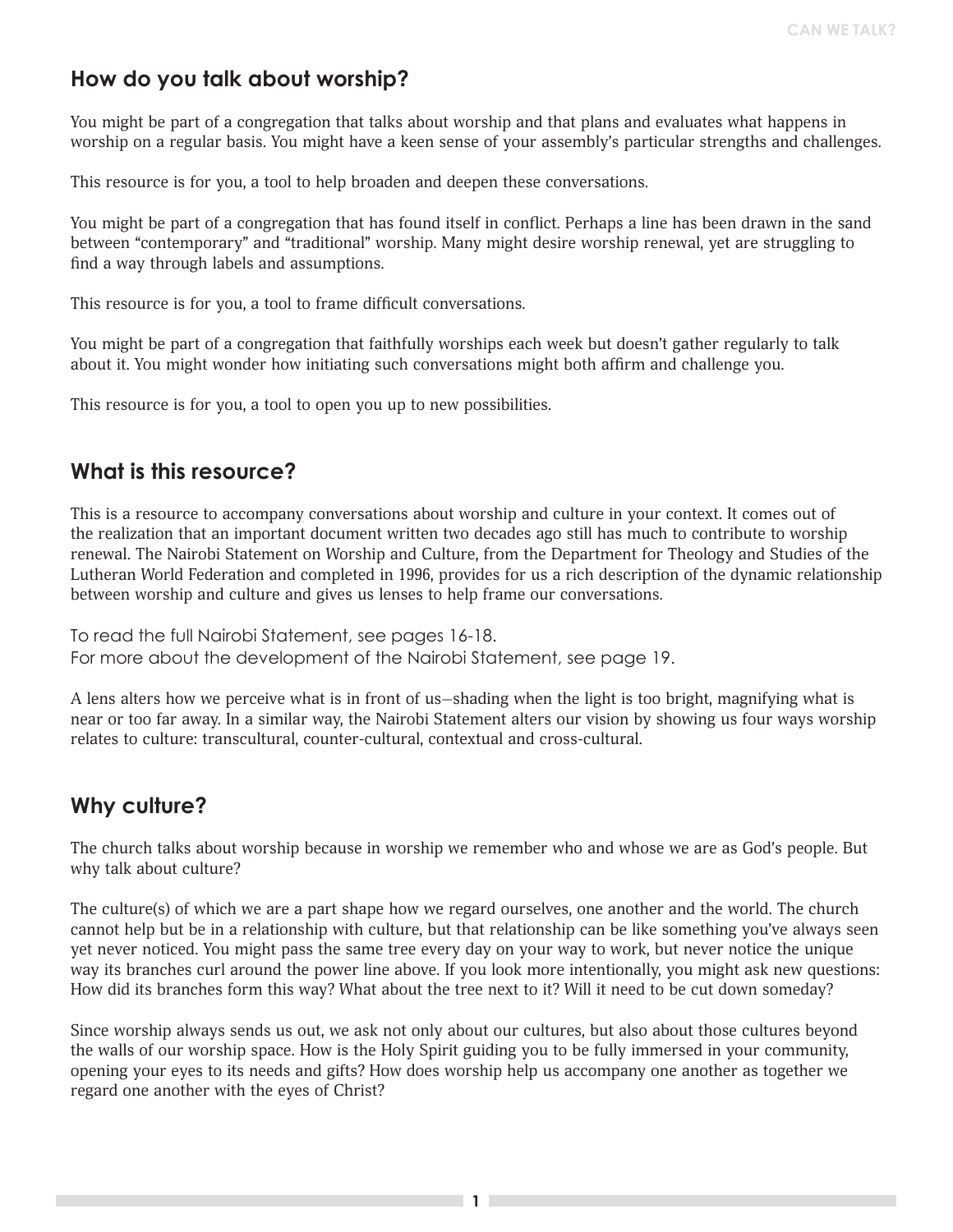# **How to use this resource**

The full Nairobi Statement is provided on pages 16-18. Throughout this resource, you will notice brief quotations from and references to the Statement (indicated as NS).

This conversation guide is organized by our senses, by how we process what we experience in worship. The late Helen Kemp, a champion of worship and song, used the phrase: "Body, mind, spirit, voice. It takes the whole person to sing and rejoice." When you talk about worship, you'll likely say things like, "Did you notice how festive the sanctuary looked on Easter?" "Did you notice how the musicians overpowered the singing this morning?" "Did you feel rushed by the way we processed to communion today?" These kinds of questions begin with our senses.

After an overview of the "lenses" of the Nairobi Statement, Part 1 will consider *What Does Worship Look Like* and will use the four lenses of the Nairobi Statement to view the physical worship space and the way art enriches worship.

Part 2 will consider *What Does Worship Sound Like*, taking up the hearing of the word and the gift of music.

Part 3 will consider *How Does Worship Engage Body, Mind and Spirit* through ritual practice, addressing matters of prayer, movement, sacraments and blessings.

How you use this resource will depend your context. You might want to begin on page 16 with the full text of the Nairobi Statement. You might begin with Part 1, 2 or 3, as these parts are not arranged in a particular order.

Questions and examples to spark your conversation abound.

Put on your lenses and begin.

This resource is also meant to engage your senses through online resources. Since it can be difficult to imagine how worship looks and sounds in places other than our own, online resources offer windows into worship across the church and around the globe. In this print version, links will appear as bolded and underlined text.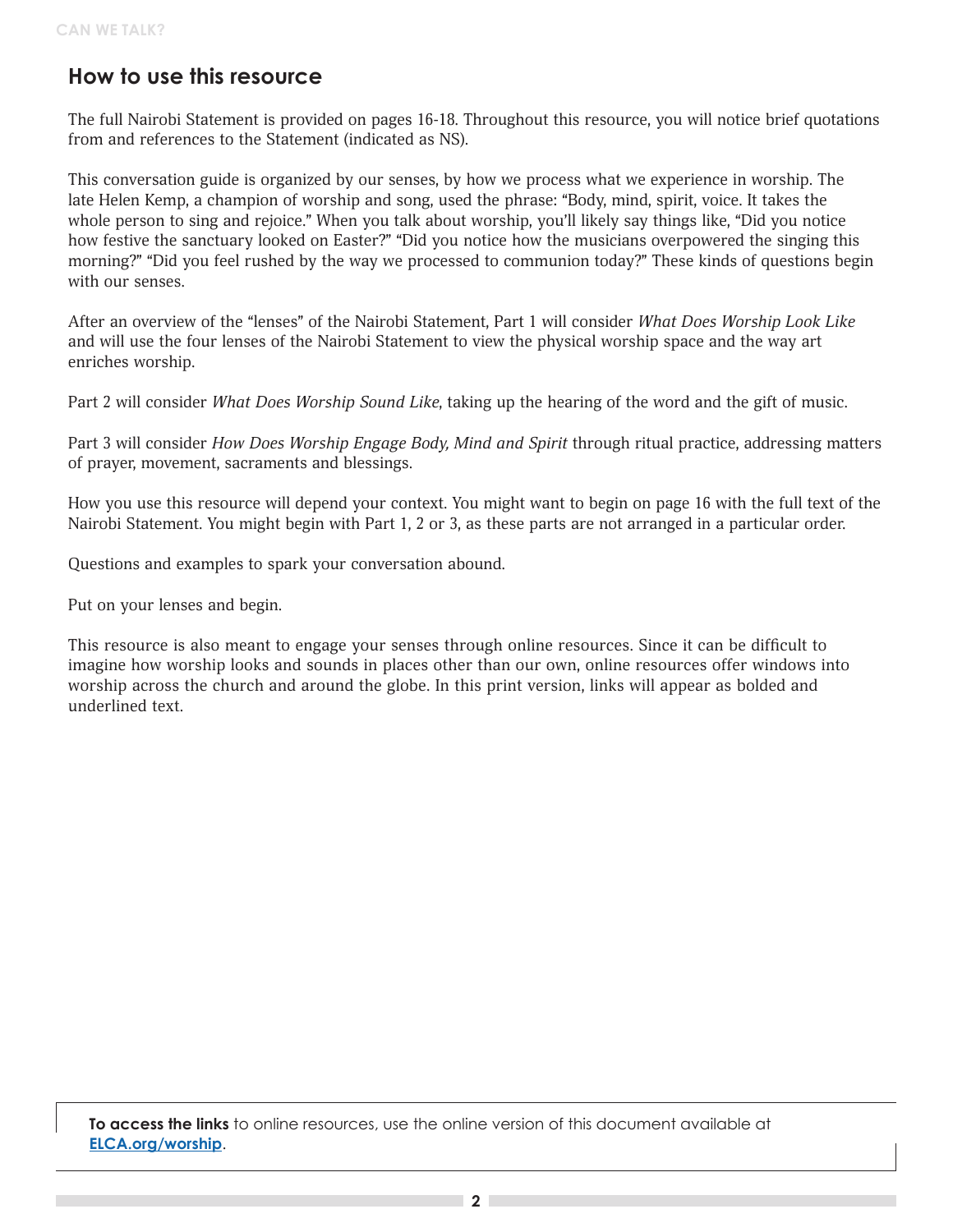# **The Lenses of the Nairobi Statement**

The Nairobi Statement frames worship's relationship with culture in four ways. Understanding these ways as "lenses," let us briefly view how they can guide our conversations.

#### **Keeping the Holy Central: Worship is** *Transcultural*

Worship connects the people of God across space and time. Certain elements of Christian worship—reading Scripture, being washed in Holy Baptism, and sharing in Holy Communion—bind us together as the body of Christ. Our transcultural lens helps us recognize what worship experiences we hold in common.

#### **Being Who You Are: Worship is** *Contextual*

Certain elements of Christian worship adapt to their contexts; you are being who God created you and your community to be for this time, for this place. The worship of a large cathedral in a metropolitan area need not look the same as the worship of a small church in rural Montana. Our contextual lens helps us recognize how to authentically be church in the place to which we are called.

#### **In, but Not of the World: Worship is** *Counter-cultural*

Worship calls us to alternative visions, questioning and critiquing culture. Praising God may be at odds with what the surrounding culture deems worthy of praise. Worship needs to challenge us to live into the freedom we receive in Christ, a freedom from all that defies God. The countercultural lens asks us to reflect upon what in worship does not look and sound like the cultures we take for granted.

#### **Accompanying One Another: Worship is** *Cross-cultural*

The church is gathered into one from many times and places. Throughout Scripture, we meet God as we accompany one another. As we share with other Christians across time and space, we are opened to meeting Christ in our neighbors. The cross-cultural lens notices the ways many cultures manifest the Spirit of God in Christ.

"In the mystery of [Christ's] resurrection is the source of the transcultural nature of Christian worship." (NS 2.1)

"In the mystery of [Jesus'] incarnation is the model and the mandate for the contextualization of Christian worship." (NS 3.1)

"In the mystery of his passage from death to eternal life is the model for transformation, and thus for the counter cultural nature of Christian worship." (NS 4.1)

"Jesus came to be the savior of all people…The sharing…across cultural barriers helps enrich the whole Church and strengthens the sense of the of the Church." (NS 5.1)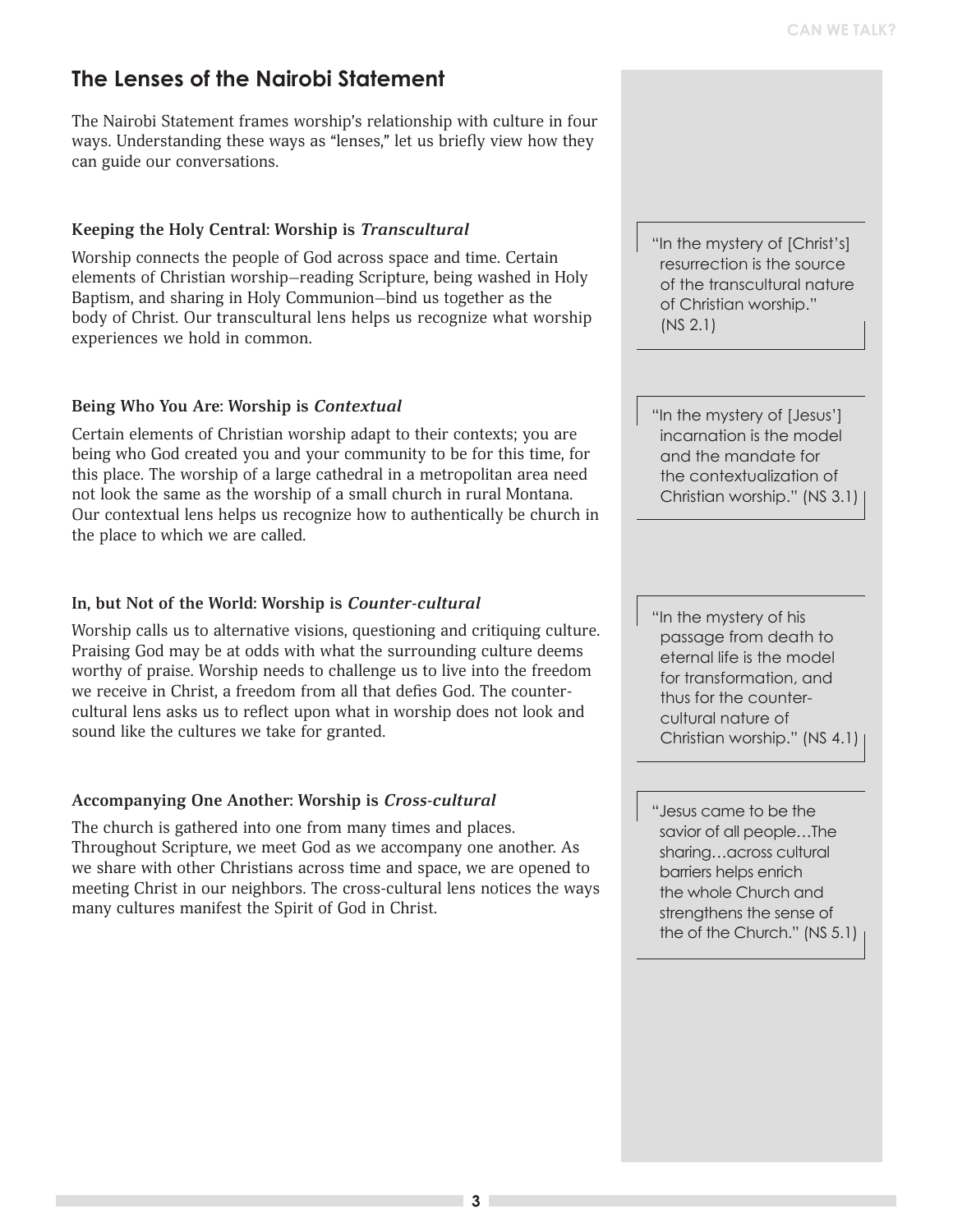# **What Does Worship Look Like? Worship Space and the Visual Arts**

When you enter your worship space, what do you see? Do you notice the shape of the space and the seating arrangement? What about walls and windows? What artwork and furniture beautifies the space?

# **Keeping the Holy Central: Worship is Transcultural**

Worship space includes shared signs and symbols. As we are united in a common baptism, share in Holy Communion, and hear the word, our spaces reveal who we are as the body of Christ. (See NS 2.1-2.3 on pg. 16.)

# **Questions**

Take a walk through your worship space. What do you see that could also be seen in another church in your town and in Christian churches worldwide?

What about the placement of symbols such as font, pulpit, communion table? Are they large or small? Prominent or hidden?

# *Assembly as Primary Symbol*

The assembly gathered is the primary symbol in Christian worship. "Church" first and foremost is a people, not a building. The place in which we gather, the things we do—none of these would occur if not for the gathering of God's people.

#### **Question**

Does your space convey the people of God as primary symbol?

# **Being Who You Are: Your People, Your Space**

As you explore how your worship space resembles other spaces, you will likely discover what sets your space apart. While most cultures' visual arts include ceramics, drawing, painting, fabric art, sculpture, printmaking, photography, video and filmmaking, how these art forms are experienced depends upon your context.

Let us revisit worship space and the gathered assembly. How is the seating arranged in your space? What does it communicate? To highlight the centrality of the people gathered, **[Peace Lutheran](http://peacejourney.org/sanctuary-sacred-spaces-2/)**, Danville, California, has experimented with flexible seating that allows members of the assembly to see one another and to have word, font and table central.

Some spaces can be especially intentional about "being who they are."

**["Cowboy" churches](http://thousandhillscowboychurch.com/wp-content/uploads/2012/06/530940_10151485596760258_1861266034_n.jpg)**, commonly found in the rural South, often contextualize their entire environment for worship, gathering in barns and sitting on bales of hay. In such contexts, the baptismal font is often a galvanized feeding trough.

"Here are symbols to remind us of our life long need of grace; here are table, font, and pulpit; here the cross has central place." ("God Is Here," Fred Pratt Green, ELW 526)

"It is also taught among us that one holy Christian church will be and remain forever. This is the assembly of all believers among whom the gospel is preached in its purity and the holy sacraments are administered according to the gospel." (Augsburg Confession, Article VII)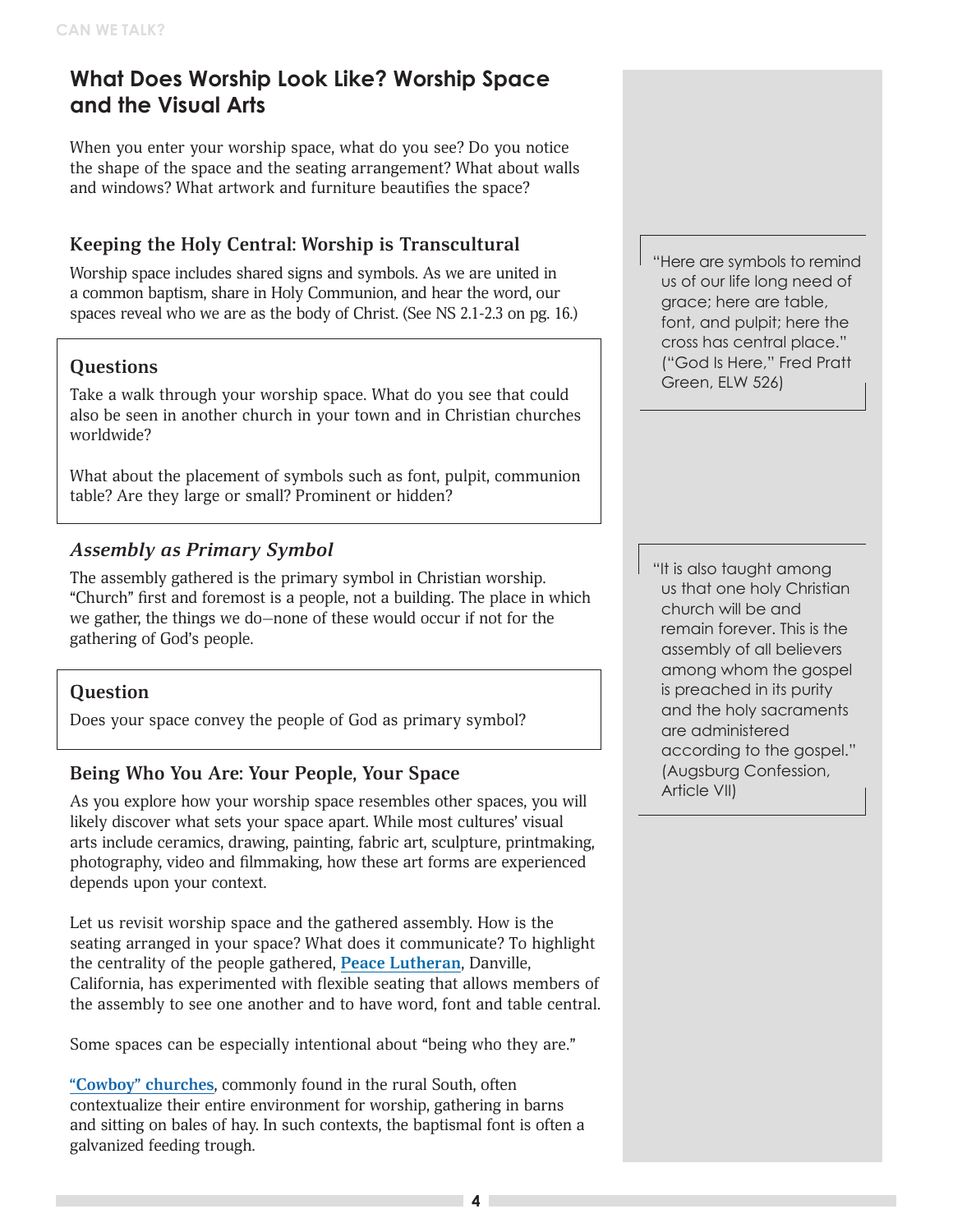# *Within the Space*

Once we enter the worship space, artistically crafted symbols and artwork tell the story of the community. Baptism is central to our Christian identity, but what is particular about fonts and water pitchers (or the lake/river) used by your community?

The font designed by William Pye at **[Salisbury Cathedral](http://www.williampye.com/works/salisbury-cathedral-font)** in England is a remarkable example of sculpture and architecture.

In this small rural congregation in **[Pennsylvania](http://www.beaverlutheranchurch.org/worship.html)**, the sun shining on the baptismal font caused another form of art, the stained glass windows, to be reflected in the water.

The Lutheran/Episcopal Campus Ministry at Georgia Tech, **[Grace](https://www.facebook.com/photo.php?fbid=10208437714286799&set=g.99867938213&type=1&theater)  [House](https://www.facebook.com/photo.php?fbid=10208437714286799&set=g.99867938213&type=1&theater)**, repurposed a drum set for their baptismal font.

Likewise, the table of the Lord calls us as one body, yet they vary in shape and size. The table at **[St. Gregory of Nyssa Episcopal Church](https://www.flickr.com/photos/saintgregorys-nyssa/sets/72157633771781664/with/9716549183/)** in San Francisco, California, not only connects the assembly to the saints of the past, but also sits amid the food pantry where hundreds of families are fed every week.

**[Cathedral in the Night](https://www.facebook.com/CathedralintheNight/photos/pb.142318215816374.-2207520000.1463413914./841217649259757/?type=3&theater)**, an ecumenical congregation under development in Northampton, Massachusetts, worships outdoors. Their altar is a folding table that can easily be moved as needed. It can also be used to serve the hot meal immediately following Sunday worship.

# *The vessels used for communion or offering reflect context*

Many churches reflect the culture they identify with through fabrics and other artwork used in the environment for worship. **[Resurrection](https://lh3.googleusercontent.com/-LXirobVHhxw/Ti8sPS293RI/AAAAAAAArf4/BYaJBt1gf1w79BU3a-pE9i0eK5HM4pNPgCHM/s912/Resurrection%2BLutheran%2Baltar%2Bfabric.jpg)  [Lutheran](https://lh3.googleusercontent.com/-LXirobVHhxw/Ti8sPS293RI/AAAAAAAArf4/BYaJBt1gf1w79BU3a-pE9i0eK5HM4pNPgCHM/s912/Resurrection%2BLutheran%2Baltar%2Bfabric.jpg)** in Oakland, California, displays an altar cloth that reflects the East African heritage of many Resurrection members.

The offering in the ancient church often included a gathering of food, from which bread and wine were used for the Eucharist and the rest shared with the needy. **[Immanuel Lutheran](http://immanuel-amherst.org/orange-bag-food-drive/)**, Amherst, Massachusetts, uses bright orange reusable grocery bags to hold food donated for the local food pantry. The reusable bags remind them of their call to serve the hungry and care for the earth. What vessels hold your congregation's offerings and what do they communicate?

# *As the church celebrates seasons of the church year, various art forms are employed.*

Some churches choose to mark time using vestments, banners and paraments that rotate with the liturgical seasons. Others use creative materials like corrugated plastic and lights to serve as an Advent "wreath" (from **[Crossing Church](http://www.churchstagedesignideas.com/advent-wreath/)** of the Nazarene). How does your church artistically convey the church year?

Many congregations display a nativity set at Christmas. These sets come in many forms and often reflect God's incarnation in many cultures.

#### **Important reminder**—

Throughout this resource, suggestions and examples are given from a specific place and people. What is suggested for one context is not automatically transferable to another.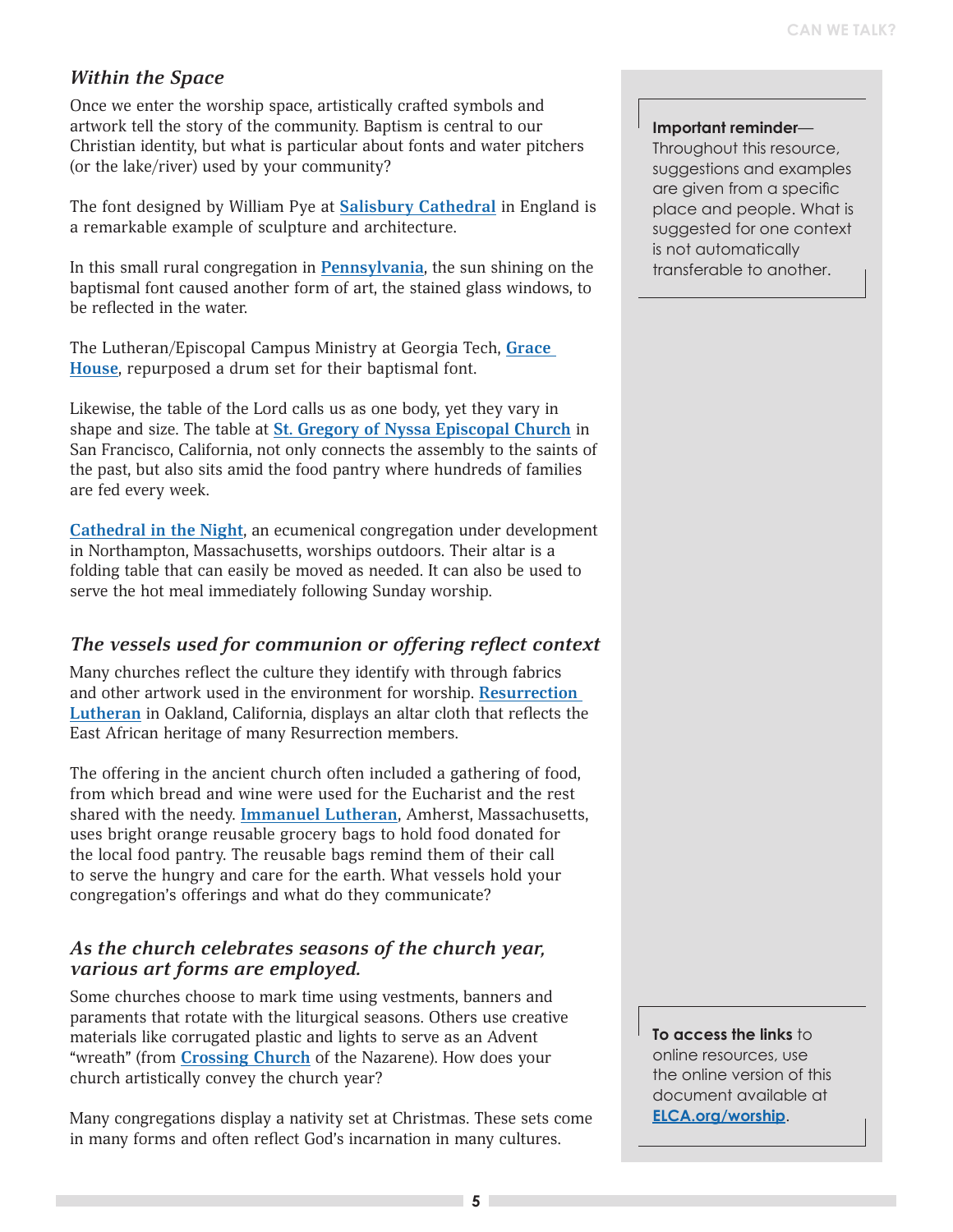**[Holy Trinity Lutheran Church](http://www.newsadvance.com/news/local/lynchburg-church-to-display-dozens-of-nativity-sets-from-around/article_d6a10712-5edf-11e3-8f03-0019bb30f31a.html)** in Lynchburg, Virginia, held an event featuring nativity sets from around the world.

This example reveals how something that at first seems contextual is also cross-cultural. These lenses are not hard and fast, but more permeable. To compare these two "lenses" in the Nairobi Statement, see 3 and 5 on pages 16-18.

#### **Questions**

Does your church's environment for worship respect and honor the cultures of those assembled?

Do you have folks in your place who have gifts in the arts of any kind? Can they be better encouraged to be a part of a worship creating/ planning team?

# **In, But Not of the World: What is Counter-Cultural About Worship Space and the Visual Arts?**

The Nairobi Statement suggests that worship "involves the transformation of cultural patterns which idolize the self or the local group at the expense of wider humanity" (NS 4.2). Worship, then, has a transformative dimension, reframing our response to the surrounding cultures.

How do worship space and the visual arts challenge contemporary culture by offering an alternate vision?

#### *Real Stuff*

In worship, we use real materials: water, bread and wine. Yet we live in a culture that often wants to cover up what is real or substitute what is real for what can be preserved or fabricated.

Christians acknowledge that "real stuff" has a life cycle. Even God's most beautiful creations come to an end.

#### **Questions**

What real stuff does your assembly use in worship?

Do you use anything artificial such as plastic/silk flowers or greens at Christmas time? What about battery-operated candles? What values are at play when making these kinds of decisions?

#### *We Share Creative Power*

Truly there are those who possess specific creative talents; we are not all gifted in painting, pottery or photography. It is right for us to seek out those with specific gifts and raise them up in service of the church.

#### **Important reminder**—

Throughout this resource, suggestions and examples are given from a specific place and people. What is suggested for one context is not automatically transferable to another.

"The grass withers, the flower fades; but the word of our God will stand forever" (Isaiah 40:8).

"Come to us, Creative Spirit, in this holy house; ev'ry human talent hallow, hidden skills arouse, that within your earthly temple, wise and simple may rejoice." ("Come to Us, Creative Spirit," David Mowbray, ELW 687)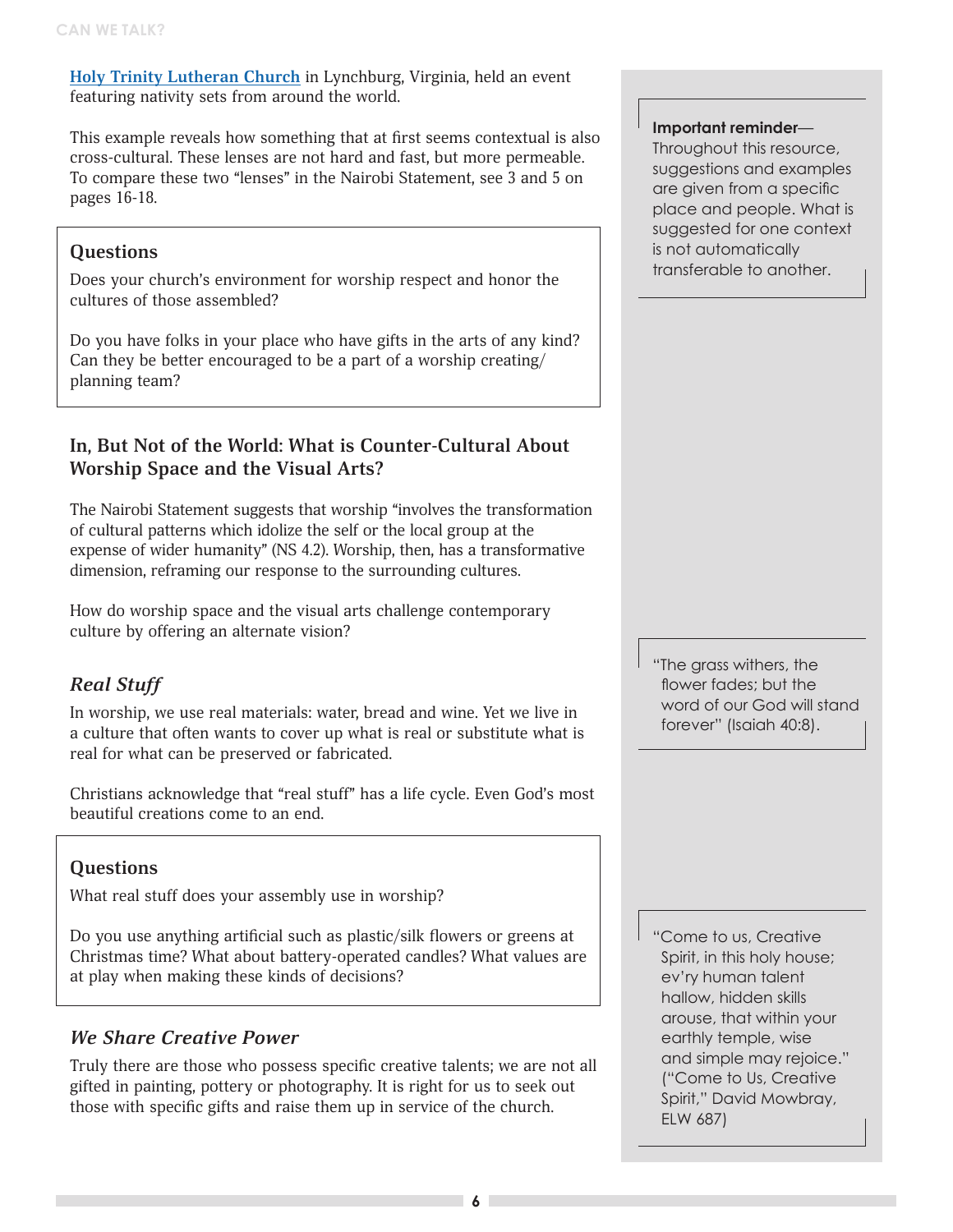At the same time, we also believe that humanity shares creative powers; we can invite the professionals among us to unearth creativity. A wonderful contextual activity for churches is to have an artist direct a collaborative art project such as a mural or tapestry.

In Houston, Texas, liturgical artist **[Mary Button](https://claytonfaulkner.com/2016/06/06/communal-artwork/)** helped a congregation create an art project for the installation of a pastor in a redeveloping church community, St. James/Santiago Apostol Lutheran Church. The project allowed each participant to decorate a small, individual cross within a larger cross.

Liturgical artist Linda Witte Henke gives guidance on such **collaborative projects** through the **[Calvin Institute](http://worship.calvin.edu/resources/resource-library/seven-models-collaborative-visual-arts-projects-for-worship/) for Worship.**

# *Space and Inclusivity*

In our society, people with varying levels of ability are often excluded from certain places and events by physical barriers. Christian worship has radical inclusivity at its core, and it should trouble us if certain members of the body of Christ are excluded intentionally or unintentionally. Worship spaces can be designed to accommodate a variety of ability levels like the churches featured in this **[article](http://worship.calvin.edu/resources/resource-library/accessibility-in-worship-architecture-does-your-church-welcome-everyone-)**.

# **Accompanying One Another: Sharing Space and Symbols**

One of the drawbacks of worshiping in our local time and place is that we don't get to experience worship in another space. Yet we can imagine God more fully through artistic offerings of cultures different from our own. This includes celebrating the gifts of Christians beyond your place and recognizing the many cultures within it.

In addition to locally crafted collaborative art, worship can be enriched by celebrating and supporting professional artists whose work bridges diverse cultures.

A large graphite drawing by artist **[John Whalley](https://www.pinterest.com/pin/390124386440809330/)** opens the viewer's eyes to what a Last Supper might mean for street children in an alleyway in Brazil.

# **Questions**

What could cross-cultural sharing look like?

Can you hold a "worship committee exchange" by sending members of a worship committee to another congregation? Encourage participants to ask, "What did you notice?" rather than "What did you like or dislike?"

If you have multiple faith communities sharing your worship space, does the use of the space change? Why? How?

Can you exchange symbols or artwork with a companion synod in another part of the world?

"Cross cultural sharing is possible for every church, but it is especially needed in multicultural congregations." (NS 5.1)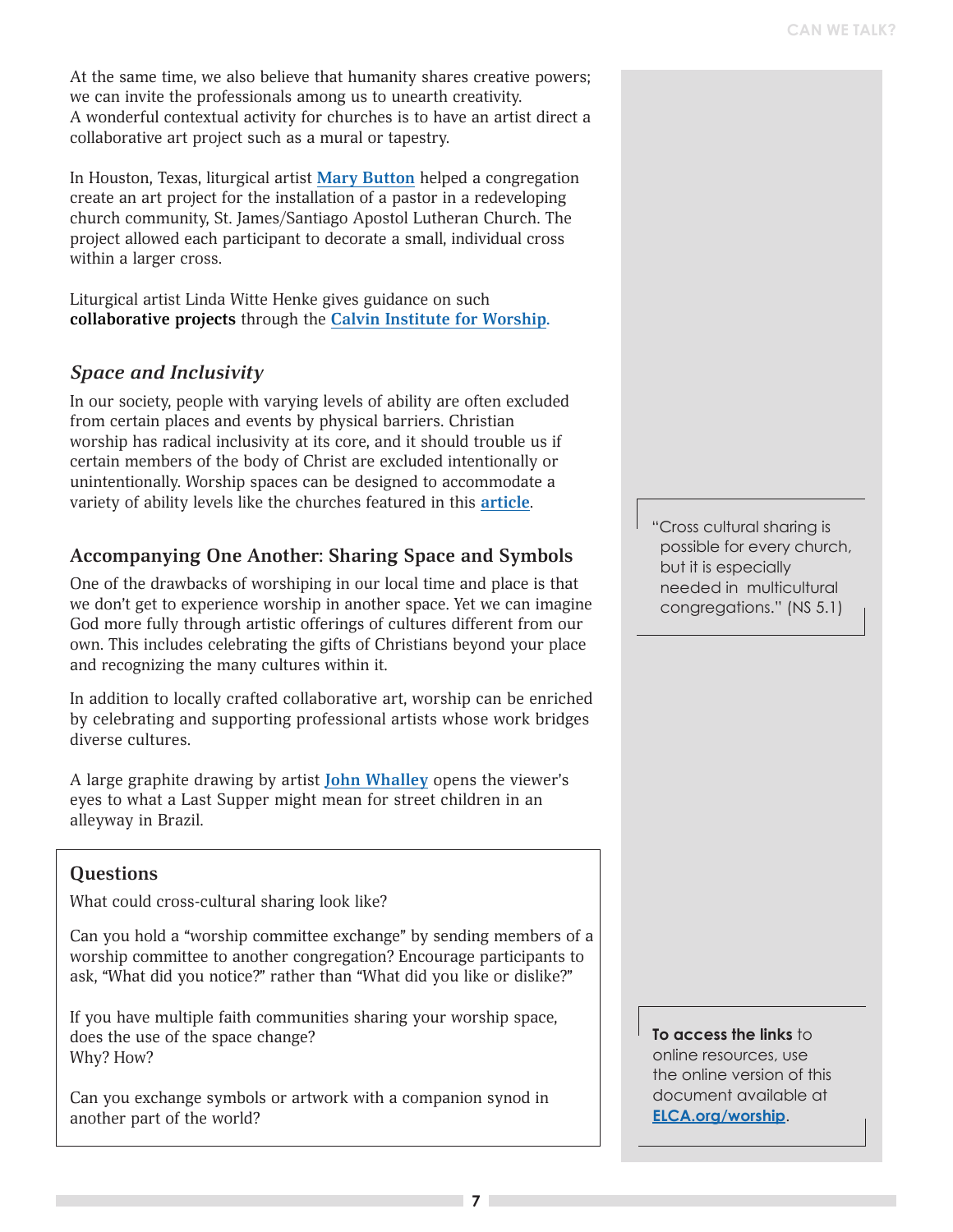# **What Worship Sounds Like: Music and Proclamation of the Word**

In Romans, we read that "faith comes from what is heard, and what is heard comes through the word of Christ" (Romans 10:17). Martin Luther believed that "the church is not a pen-house but a mouth-house" (Luther's Works, Companion Volume, p. 63). We come to know God not only through written words, but also and especially through the spoken word and sung proclamation.

# **Keeping the Holy Central: Scripture and Communal Song**

Two fundamentals are shared by Lutherans and other Christians in our community and throughout the world: We proclaim Scripture and we sing together. These may seem too obvious to mention, yet these transcultural values profoundly shape the faith we receive and express.

#### **Questions**

Outside of worship, when do people sing together? Read Scripture?

When Christians gather, they sing together as a community. How might this transcultural value influence and impact what songs we sing and how they are led?

# **Being Who You Are in Word and Music**

The fact that Scripture is proclaimed transcends cultures. The language of Scripture, the version of the Bible read in worship, the particular reading style, the proclamation in sermon or other art form—these are contextual matters.

Although sacred Scripture and other texts in worship are transcultural, there is no single or preferred sacred language. (See NS 2.2 p. 17) Preaching is by its very nature a contextual act.

Likewise, there is no single musical expression that works equally well in all places.

At its best, each assembly embraces the gifts we share (transcultural) while being intentional about local identity (contextual). Choices are influenced by many factors: history of the assembly, cultures present in the congregation and surrounding community, the musical gifts of the leaders, available voices and instruments, worship space and more. (See NS 3, p. 17.)

Take for example, the basic cry to God: "Lord, have mercy," or in the Greek, "Kyrie eleison." How an assembly chooses to sing these words reflects its context.

"Music is a communal and relational activity. The assembly is the primary musical ensemble, and its song is the core of all music in worship." (Principles for Worship, Principle M-3)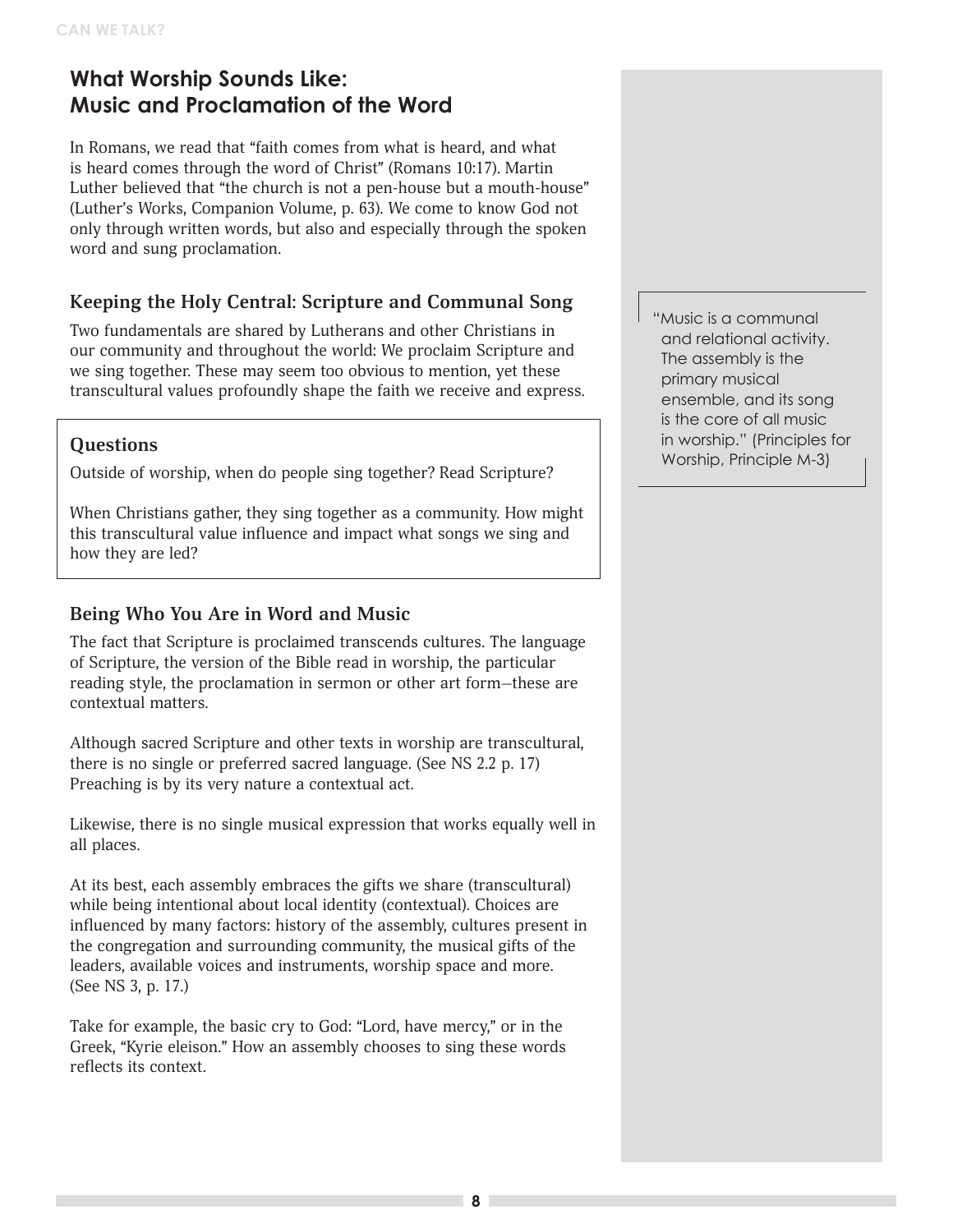Consider these examples where composers have contextualized the Kyrie or another Christian text with local musical cultures:

- "Lord, Have Mercy:" Singapore, ELW #158
- "Lamb of God:" Hong Kong, ELW #198
- "Lord, Have Mercy:" Nicaragua, Setting 7, ELW p. 175
- "At Last, Lord/Ahora, Señor:" Argentina, ELW #203

Or consider "Alleluia/Hallelujah," a word that transcends culture. These four syllables find a home in Gregorian chant, German chorales, African freedom songs, and many more expressions. You can listen to two contrasting examples below.

- Alleluia/Hosanna in a **[reggae](https://www.youtube.com/watch?v=hoM6ZTP5xuI)** style
- Muscogee Creek **[Halleluiah](https://www.youtube.com/watch?v=WIwkzUZUMIk)** Hymn (Heleluyan) sung in a Choctaw congregation

Evangelical Lutheran Worship includes assembly songs from a wide array of cultures and backgrounds, but no single book can include every song. Perhaps those in your community may have more examples of songs from their homelands or cultural traditions that can be taught and sung locally.

#### *Local Music Creation*

While musical choices of existing music express our context, so does musical composition. Local musicians can create music "in-house" that reflects their particular culture and gifts. This could include individual improvisation at the organ or piano or a group of musicians working together on a creation.

**[Mercy Seat Lutheran Church in Minneapolis](http://www.nemercy.org/category/liturgy/)** invites musicians to compose new liturgical settings.

St. Peter's Lutheran in Manhattan holds a "Jazz for All" workshop that brings musicians of different backgrounds and skill sets together to improvise for their monthly Jazz Vespers.

Valerie Shields, youth choir director at Phinney Ridge Lutheran in Seattle, Washington, engages youth in composing, asking them not only to sing the songs of others, but to create music for the choir, by the choir.

Sometimes the gifts created in a local community mostly remain in that community. Other times, something written for a community is used widely and affirmed, leading to it being published. Holden Evening Prayer composed by Marty Haugen for the community at Holden Village received such affirmation and has since been sung throughout the church, each place contextualizing it for their situation.

#### **Important reminder**—

Throughout this resource, suggestions and examples are given from a specific place and people. What is suggested for one context is not automatically transferable to another.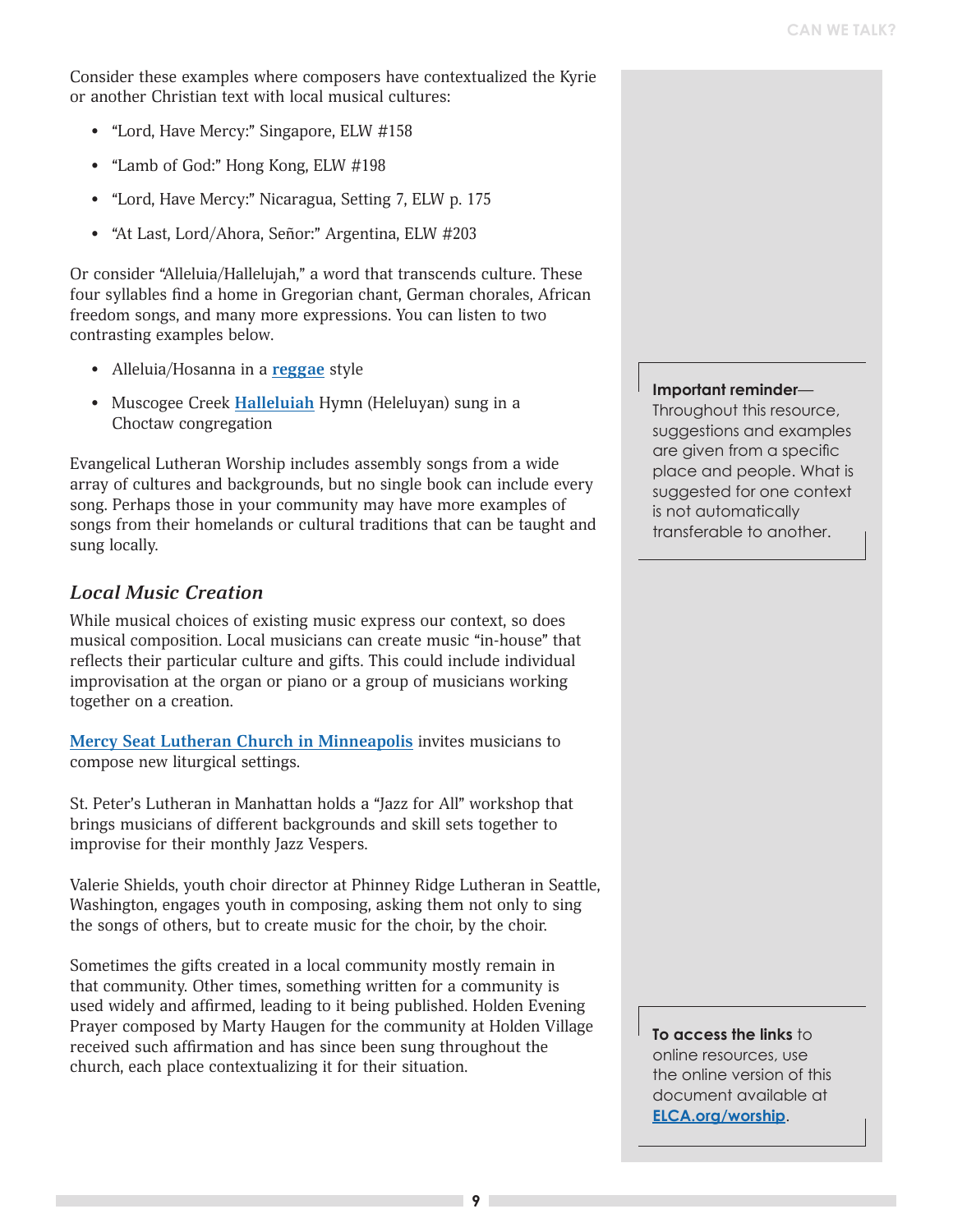# *Using What You've Got*

Contextual music in worship requires using what you've got. In other words, know your people well enough to know what they (not the church across the street or across the globe) will sing well.

If your assembly has an amazing flute player and pianist, how can you choose or compose assembly song that will enable them to share and lead?

If you have a choir but are without an organist, how can the choir lead unaccompanied?

Just a few cantors and a high school percussionist? Consider more singing where the assembly doesn't hold a book or bulletin such as this example from **[Music That Makes Community](http://www.musicthatmakescommunity.org/what_we_need_is_here)**.

#### **Questions**

How well does your music reflect your assembly's cultures?

What music and musicians in your context have been utilized and celebrated? What musical gifts might you be overlooking?

# **In, But Not of the World: What is Counter-Cultural About Music and Proclamation?**

#### *Community Song vs. Entertainment*

As mentioned above, the church shares the basic value of singing together. This could be considered a counter-cultural value, since so few opportunities exist to sing together. More often, music is packaged and presented by professionals. We have bought into the assumption that because our song is not as technologically perfected, our amateur singing has less value. We are just as content to be entertained.

#### *Live Music*

Ever since the invention of the microphone, technology has continually changed the landscape of music and culture. While technological advances bring gifts, they also bring challenges.

Many congregations have to make decisions about recorded music. Note the counsel from the ELCA document, *Principles for Worship*:

"The living voice of the gospel is proclaimed with integrity through music that is live; that is, music led by people present in the assembly, music that uplifts the primacy of the assembly's voice, and music that avoids the use of technology to replace human leadership and participation" (Principles for Worship, Application M-12D).

Congregations facing a shortage of trained organists or pianists find that a recorded accompaniment might be an alternative. Yet such recordings cannot breathe with a live assembly.

"The tools of the counter cultural in Christian worship may also include the deliberate maintenance or recovery of patterns of action which differ intentionally from prevailing cultural models." (NS 4.2)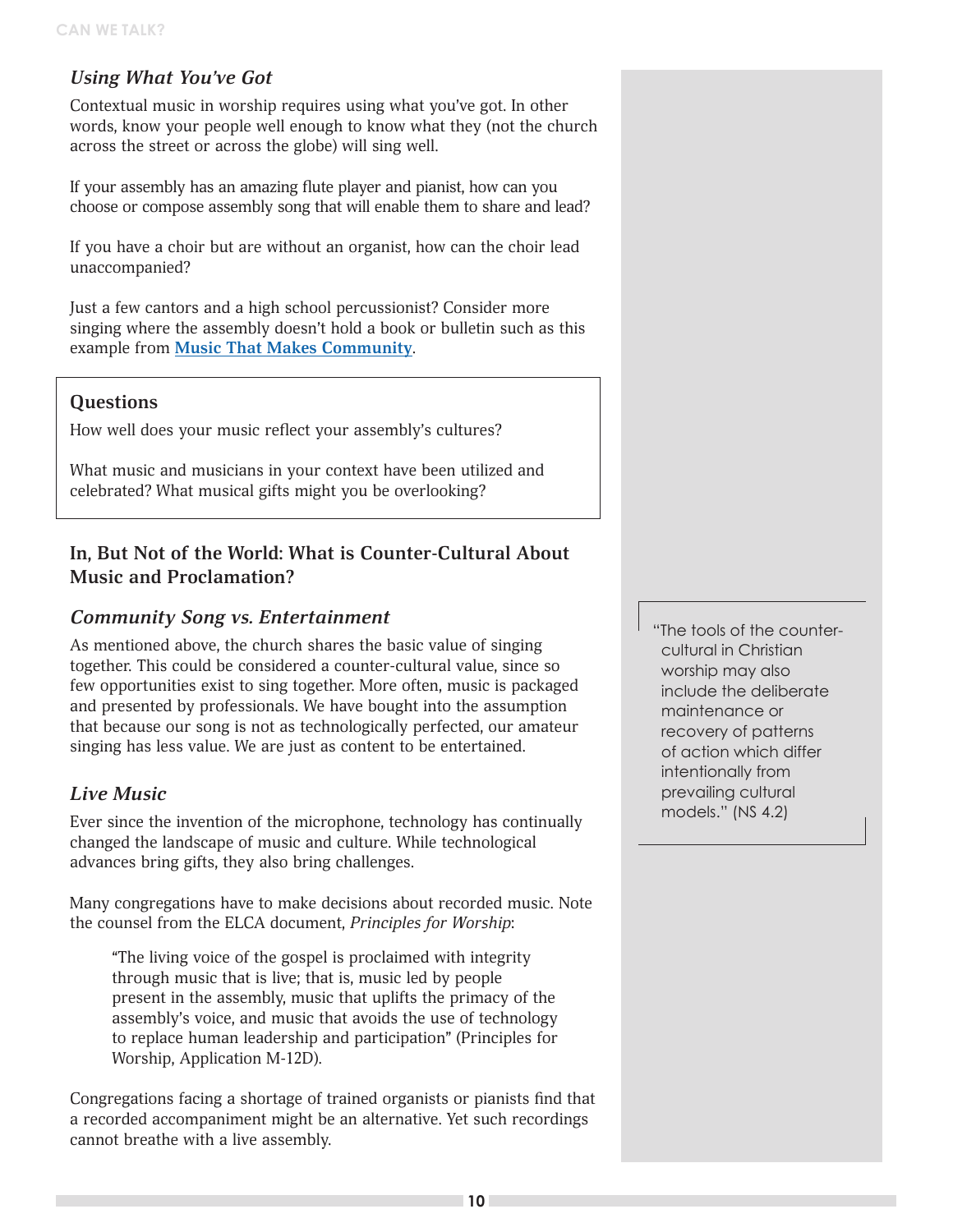# **Questions**

What are possible alternatives for congregations without an organist or pianist?

Would a congregation without a pastor (also a problem facing many small churches) consider playing a recorded sermon? Why or why not?

# *Texts that Challenge*

Some of the words we say and sing are themselves an example of countering the culture. Just as we name in confession those ways in which we are "captive to sin," our songs also name injustice and challenge our response. See, for example, "The Right Hand of God" (ELW #889), a Caribbean expression of God's work to end envy, hate and greed. It combines human and divine response to the injustice of the world around us.

# *Silence*

In the hurried, sound-infused culture that many of us swim in, another counter-cultural value the church nourishes is the cultivation of silence. While we rightly care about the words sung and said, worship conversations consider also the role of silence.

# **Question**

Does worship in your place regularly include times for silence? Is this time intentional? Is it enough?

# **Accompanying One Another: Cross-Cultural Sharing of Song and Scripture**

In the Pentecost story from the book of Acts, the people hear in their native languages. This is often a day when various languages are read and sung in worship, thereby showing that the Spirit calls in many and various ways.

The Bible itself is a cross-cultural collection of books. When we read from Scripture, we have a lens into ancient cultures, each with distinctive worldviews and traditions.

A hymnal is another tangible cross-cultural resource. We receive texts from many cultures, either in translation or in the original language (Think "Children of the Heavenly Father" (ELW #781) from Sweden or "O Living Breath of God" (ELW #407) which has an original Argentine text paired with a Scandinavian tune). The majority of hymns come to us from some kind of sharing between cultures.

Musical expression is often the most cross-cultural experience. Including music of another culture is best done in an intentional and sensitive manner, taking the time to learn how the music is best led and sung. (See Musician's Guide to Evangelical Lutheran Worship in the bibliography, p. 20).

"Be still and know that I am God." Psalm 46:10

"Care should be taken that music, art, architecture, gestures and postures, and other elements of different cultures are understood and respected when they are used by churches elsewhere in the world." (NS 5.2)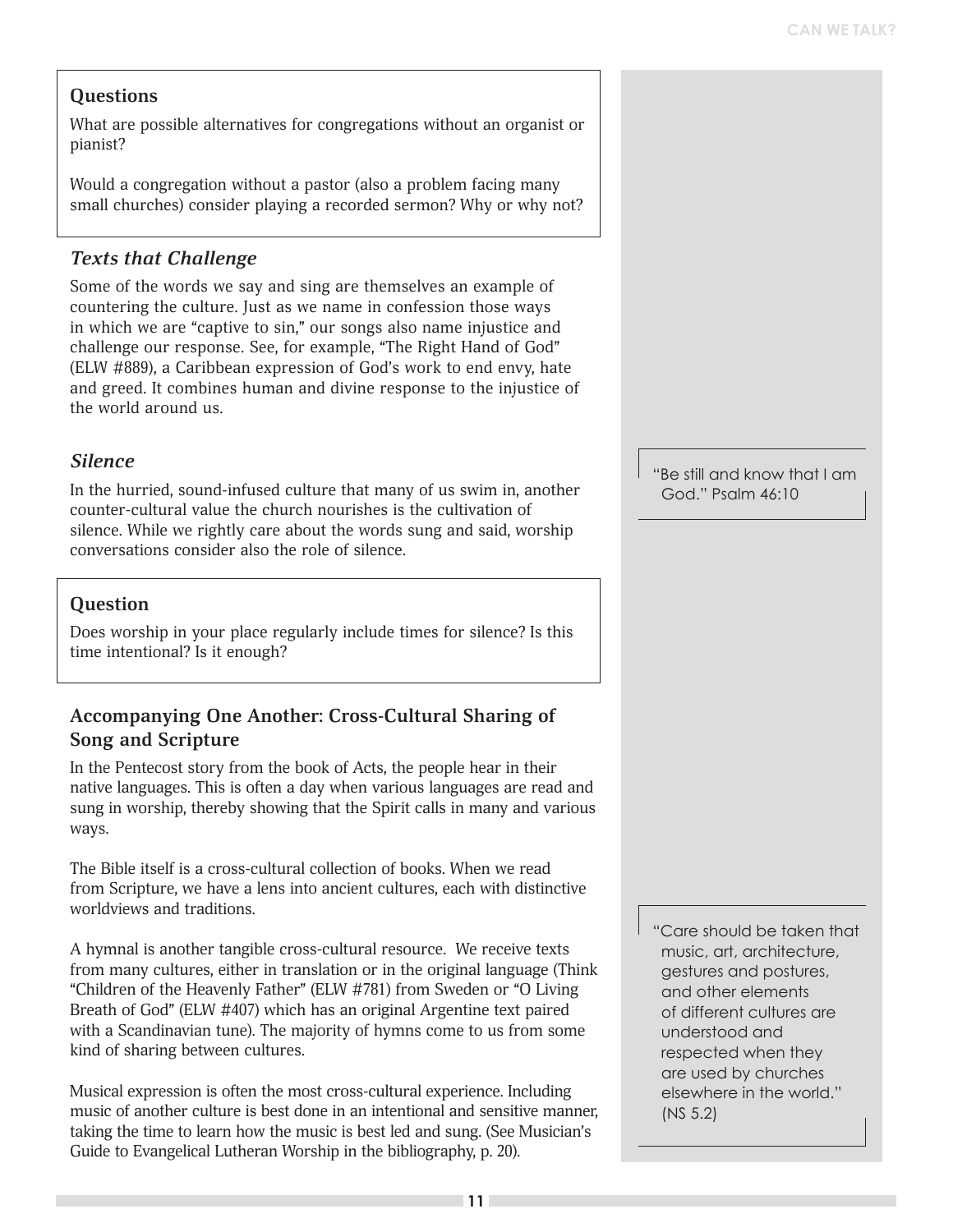See this example of **[First-Plymouth Church](https://www.youtube.com/watch?v=NQQvswwYh5c)** in Lincoln, Nebraska, singing a hymn by I-to Loh, thus sharing a tune from Asia in a predominately Anglo community.

#### **Questions**

Take a few moments with a hymnal. What hymns and songs of another culture does your congregation know? (Hint: It is perhaps many more than you think.)

Some congregations have chosen to print all music in bulletins rather than purchase hymnals. Could not seeing the songs of many cultures bound in one resource limit our appreciation for cross-cultural sharing?

Can you have a musical exchange with another local worshiping community? Would using the internet (Skype, perhaps) allow you to experience another's worship, perhaps from the other side of the world?

# **How Does Worship Engage Mind, Body and Spirit? Culture and Ritual Practice**

# **Keeping the Holy Central: Celebrating As One**

In worship we celebrate that we are one church gathered together in one baptism, one faith, one Lord. When we are considering the vibrancy of our local worship, we begin by recognizing a shared foundation. Together as a body of Christ, we pray. We are baptized into the triune God. We are fed at the Lord's table. We offer blessing.

How we do these things will differ, but these holy signs unite us as Christ's body.

# **Being Who You Are: Ritual Practice in Your Context**

While many of the actions of Christian worship are shared, how we practice these rituals distinguishes us as a particular incarnation of Christ's body in the world.

# *Prayer*

Christians around the world pray for healing, courage and strength. We all give thanks and rejoice. Yet how, for whom, and for what we pray is contextual.

Consider the Lord's Prayer. We share this scriptural prayer, yet express it in different languages and versions. See this **[video](https://www.youtube.com/watch?v=ZEc5MosW-R4)** of the prayer signed and sung.

Churches pray for the world through intercessory prayer. This form of prayer is perhaps the most contextual, written not only for a specific place but also for a specific time. Day by day and hour by hour, these prayers arise from current needs. (See *Praying for the Whole World* in bibliography on p. 20.)

#### **Important reminder**—

Throughout this resource, suggestions and examples are given from a specific place and people. What is suggested for one context is not automatically transferable to another.

"The resurrected Christ whom we worship, and through whom by the power of the Holy Spirit we know the grace of the Triune God, transcends and is indeed beyond all cultures." (NS 2.1)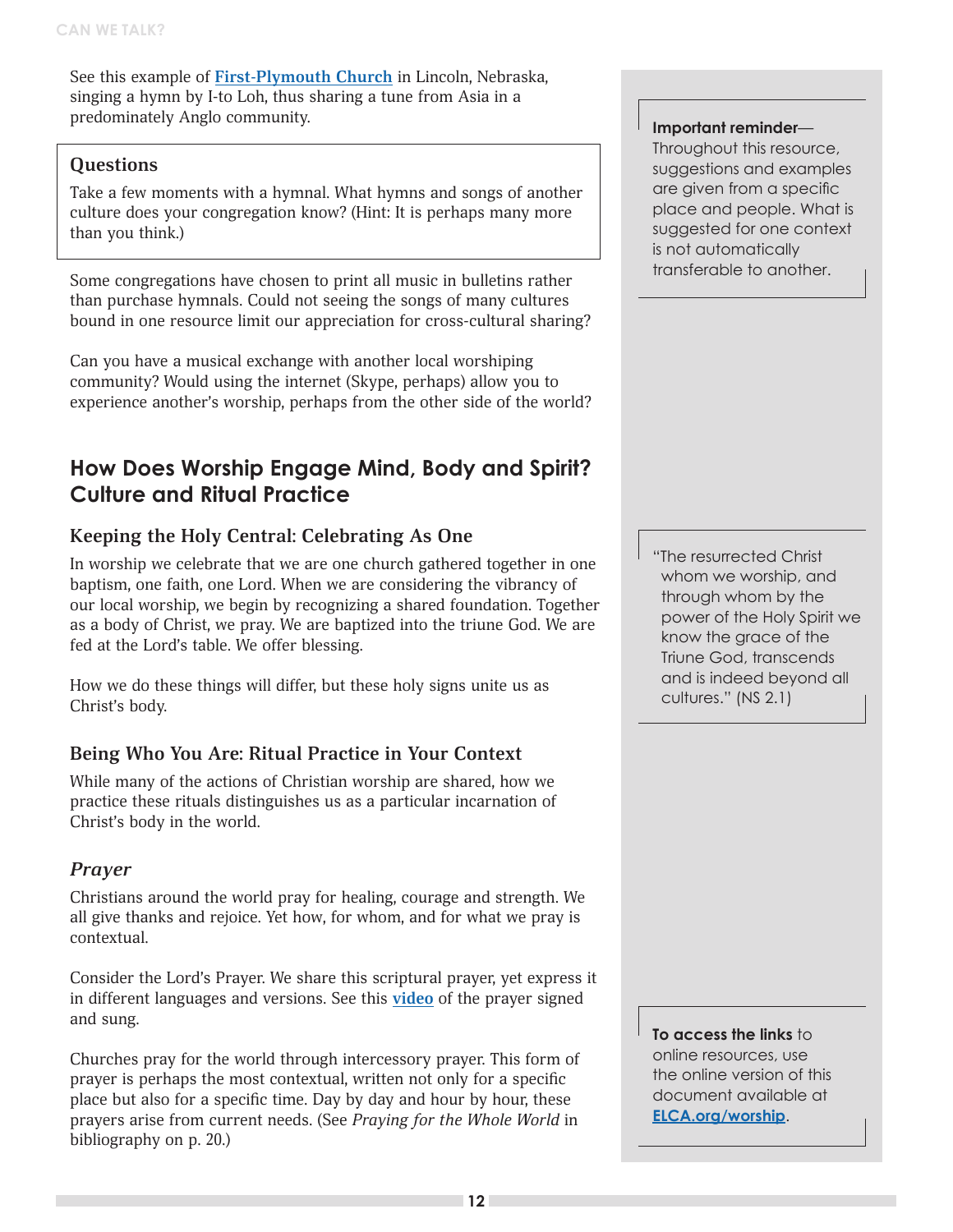**[Grace Lutheran Church](http://graceofav.org/category/prayers-of-intercession)** prepares their prayers locally and prays using the particularities of their local culture.

An example of intercessory prayer following the format outlined in Evangelical Lutheran Worship is practiced at **[St. John's Lutheran](https://www.youtube.com/watch?v=BCof3BttOQI)** in Summit, New Jersey.

Consider also these other examples of prayer:

- **• [Church on the Green](https://www.youtube.com/watch?v=mefyRmj2fbU)**
- **• [Ethiopian Orthodox](https://www.youtube.com/watch?v=aV9OtNcRpwQ)**
- **• [African-American](https://www.youtube.com/watch?v=WmEQwPKs5GU)**

#### **Questions**

Who writes your prayers of intercession? Do you pray for local people, places and events? Do you pray for other cultures and churches? How might your local intercessions be composed in a more communal manner?

If you looked at the above online clips, what do they have in common? What distinguishes them from one another?

#### *Sacraments*

We share in communion as one body in Christ, but how your church practices communion is a contextual matter.

Many congregations, like **[Our Saviour's](https://www.youtube.com/watch?v=8xuLIrzJ7uc)**, Minneapolis, bake their own communion bread.

Some congregations like **[Hosanna Lutheran](http://www.kshb.com/news/local-news/local-church-lets-members-harvest-grapes-for-communion-wine)** in Liberty, Missouri, grow their own grapes and partner with a local winemaker to produce their own communion wine.

#### **Questions**

In addition to the bread and wine, what other contextual choices might you make regarding Holy Communion? For example: movement to and from the table, formation for receiving, or the inclusion of children.

# *Blessings and Local Traditions*

In worship, we give blessing. What elements of local culture and life together can be incorporated into your worship? (For more on cultural assimilation and contextual worship, see NS 3.4, 3.5 p. 17.)

In every community, the people of God live out their baptismal vocations through a variety of callings. Many rural congregations, like **[Christ](http://siouxcityjournal.com/news/bless-this-tractor-these-seeds-those-who-plant/article_036fdaa4-4355-5f06-b644-6c418c6477f2.html)  [Lutheran](http://siouxcityjournal.com/news/bless-this-tractor-these-seeds-those-who-plant/article_036fdaa4-4355-5f06-b644-6c418c6477f2.html)**, Le Mars, Iowa, affirm the baptismal vocation of farmers by blessing seeds and tractors in the spring on Rogation Sunday.

#### **Important reminder**—

Throughout this resource, suggestions and examples are given from a specific place and people. What is suggested for one context is not automatically transferable to another.

"The assembly for worship, at its best, can be a truly local group, with an intense symbolic center but with a wide open door. The linkages between assemblies together with their liturgical remembrance of the needs of the world can mean that a community may be concretely here, in one place, while strongly bound also to many others in other places, away from here." (Lathrop, *Holy People*, p. 12)

"In contextualization the fundamental values and meanings of both Christianity and local cultures must be respected." (NS 3.5)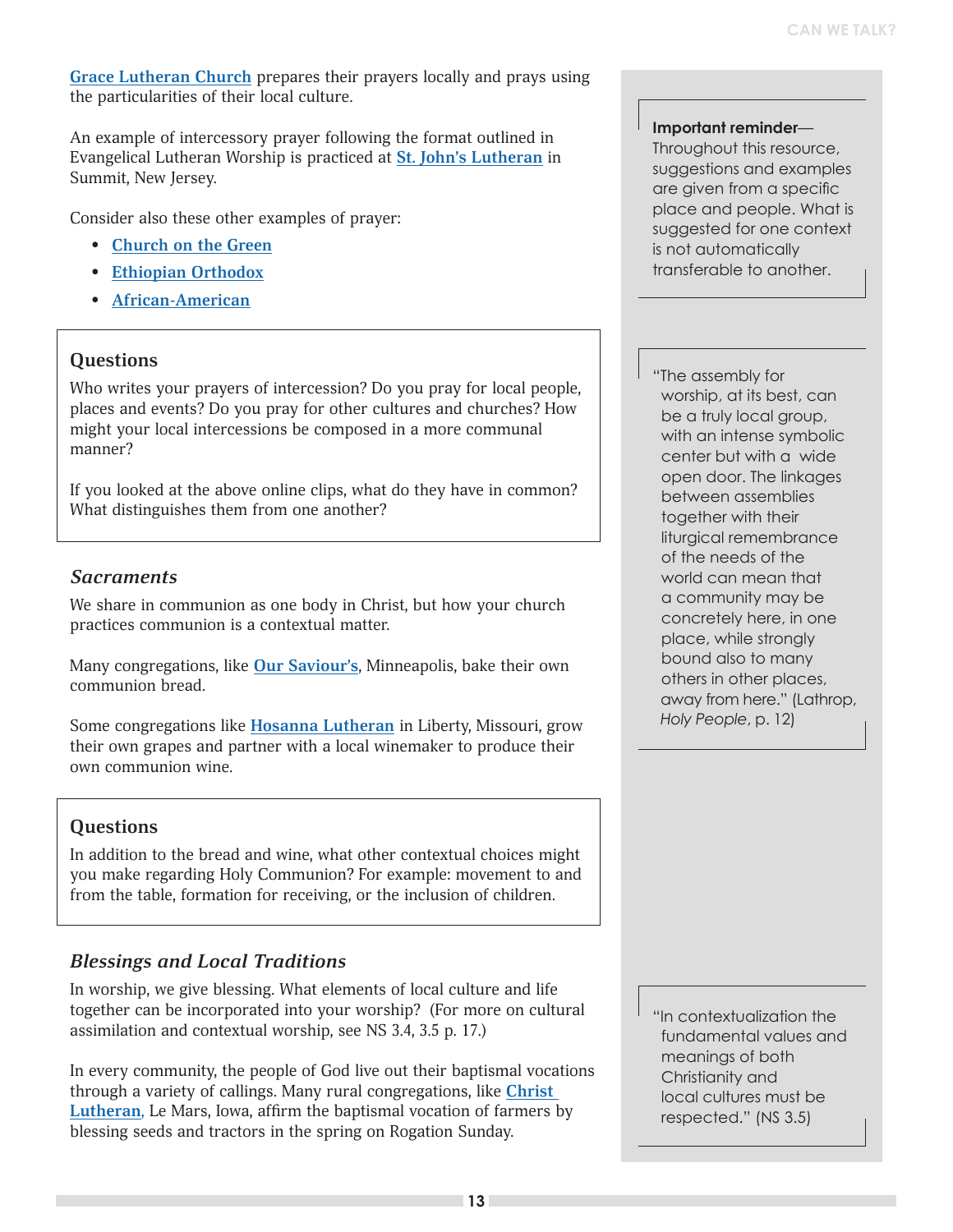**[House for All Sinners and Saints](http://www.patheos.com/blogs/nadiabolzweber/2012/06/a-blessing-of-the-bicycles/)** in urban Denver offers an annual bicycle blessing in worship.

#### **Questions**

What vocations are prominent in your local context that might suggest a rite of blessing or affirmation in your community's Sunday worship?

#### *Movement*

We use our bodies in worship when we process or move, either as worship leaders or as the whole assembly. These kinds of gestures and movement vary greatly across cultures. Note the two examples below from Africa and Great Britain.

- **• [Offering procession](https://www.youtube.com/watch?v=yUshSQHGhgk)** in the Central African Republic
- **• [Candlelight procession](https://www.youtube.com/watch?v=D7LBXBXmGkA)**

#### **Question**

Jesus was "on the move," living a very bodily existence. Do you think your congregation is at home with bodily expression in worship? How are these attitudes shaped by your local culture?

# **In, But Not of the World: What is Counter-cultural in Your Ritual Practice?**

# *The same for all*

In communion, all people receive the same amount. This is indeed a counter-cultural action. The value of the world might be to achieve and receive what you are due by your work, but at the communion table, we receive not by merit, but by grace.

#### *And it was good*

So often the surrounding culture treats with irreverence the creation and the human body. Both human bodies and the body called earth are regularly exploited. For an example of a liturgy that confesses our lack of care for the earth, see "For the Healing of Creation" by Susan Briehl and Tom Witt in "**[Singing our Prayer.](http://store.augsburgfortress.org/store/product/8472/Singing-Our-Prayer-Companion-to-Holden-Prayer-Around-the-Cross)**"

When the church offers blessings of human bodies (healing services are one example), blessings over animals (on St. Francis of Assisi), and blessings for the earth itself, we affirm the goodness of God's world.

# **Question**

Can you think of other ways the church's rituals are counter-cultural, transforming rather than conforming to the world?

#### **Important reminder**—

Throughout this resource, suggestions and examples are given from a specific place and people. What is suggested for one context is not automatically transferable to another.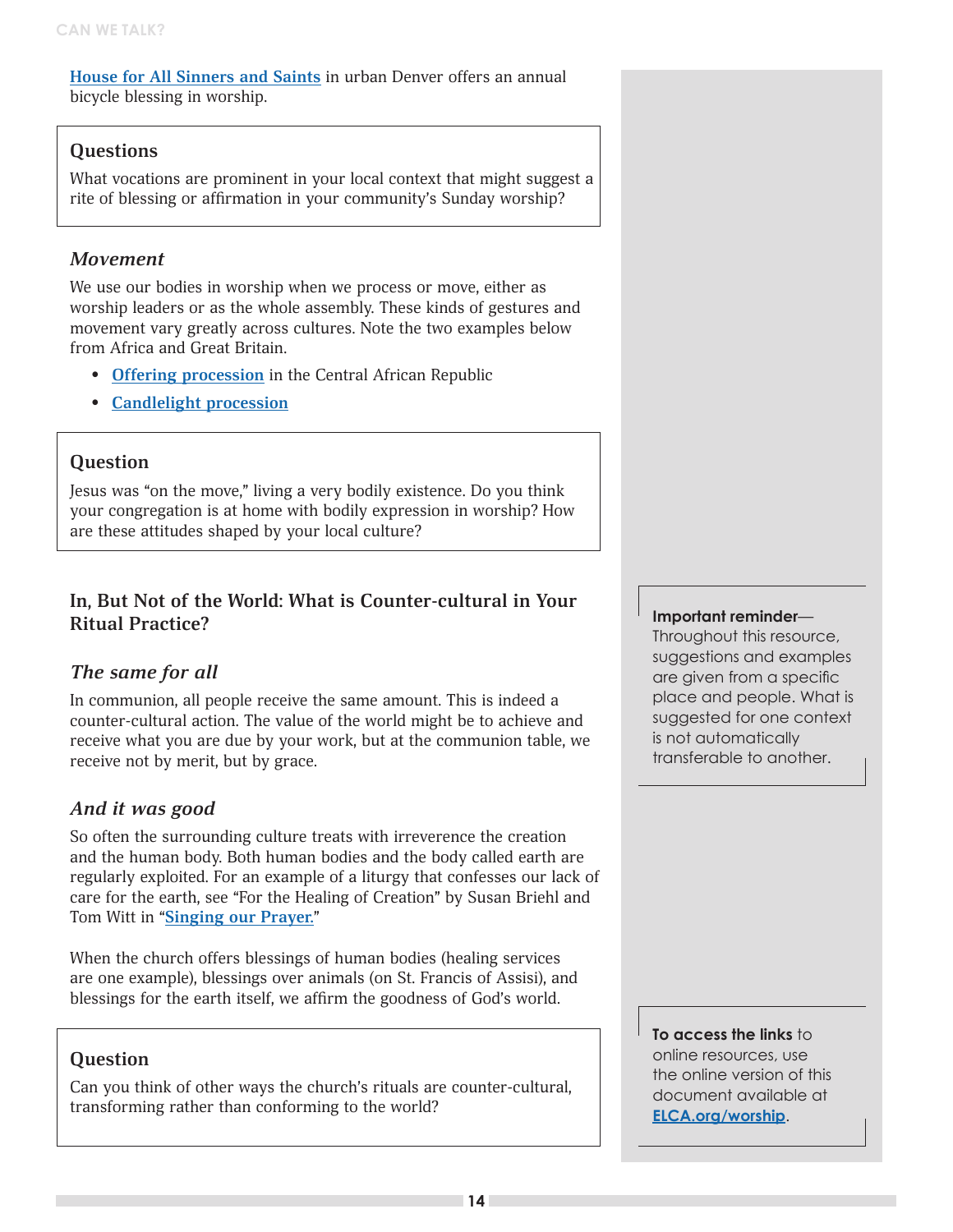# **Accompanying One Another: Welcoming Gifts of Other Cultures in Worship**

Many congregations find ways to encounter one another by incorporating the gifts of other cultures. **[Pueblo de Dios](https://youtu.be/K2RaKkQd_dw?t=1m6s)** in Sioux Falls, South Dakota, incorporates traditions from the local Latino community in worship throughout the year.

Sometimes cross-cultural sharing can be very simple kinds of things:

- Using a prayer response or posture from another language or culture
- Incorporating dance and movement from other cultures

Other times sharing might be more involved, including traditions important to a community such as Neuestra Señora de Guadalupe for the Latino community or Native American traditions for Christian congregations rooted in that culture. (See words of guidance on dynamic equivalence, NS 3.2, 3.3 p. 17.)

# **Question**

What other examples of cross-cultural sharing can you highlight? Have you experienced such sharing in your worship?

Keeping the holy central. Being who you are. In, but not of the world. Accompanying one another.

Transcultural, contextual, counter-cultural, cross cultural.

Whichever language is most helpful, both describe four ways, four lenses with which to view the church's worship and its relationship with culture.

Whether through visual art, music, ritual or other dimensions of worship, these lenses can help us notice what merits a closer look or a different angle. What aspects of your worship communicate what is central to Christians? How might worship better reflect your particular context, revealing the belief in a God who dwells among us? To what must you give a resounding "no" if you are to be faithful to Christ's call? How might you be humble, discovering how accompanying other cultures broadens and deepens your understanding of the divine?

Such questions are challenging, to be sure, but also enriching. From them can arise more questions, signs of your care for being church in the world God loves. In the church's thinking, conversations, questions and ventures old and new, we trust Christ's light and love leading the way.

"Cross-cultural sharing is possible for every church, but is especially needed in multicultural congregations..." (NS 5.1)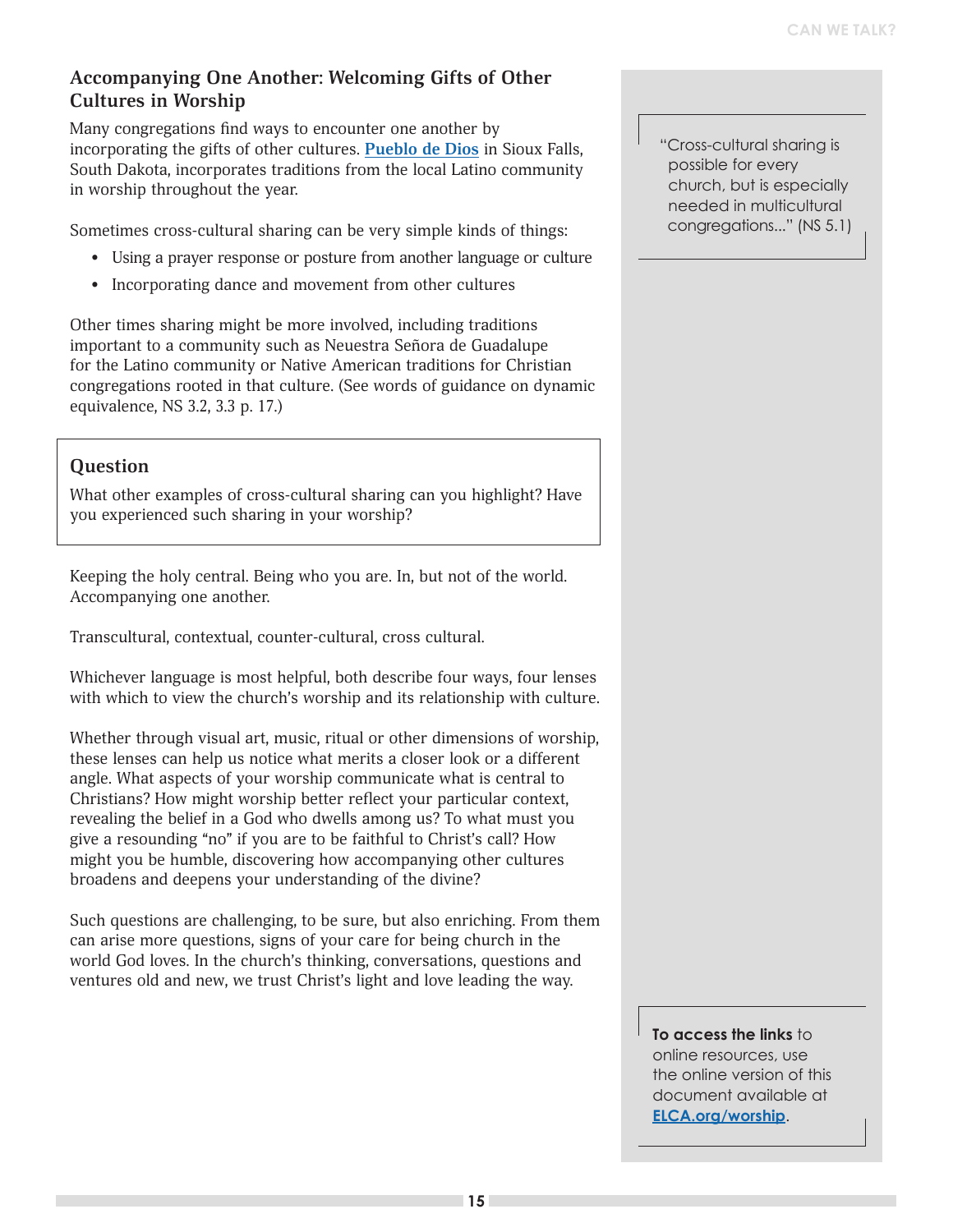# **1. Introduction**

- 1.1. Worship is the heart and pulse of the Christian Church. In worship we celebrate together God's gracious gifts of creation and salvation, and are strengthened to live in response to God's grace. Worship always involves actions, not merely words. To consider worship is to consider music, art, and architecture, as well as liturgy and preaching.
- 1.2. The reality that Christian worship is always celebrated in a given local cultural setting draws our attention to the dynamics between worship and the world's many local cultures.
- 1.3 Christian worship relates dynamically to culture in at least four ways. First, it is transcultural, the same substance for everyone everywhere, beyond culture. Second, it is contextual, varying according to the local situation (both nature and culture). Third, it is counter-cultural, challenging what is contrary to the Gospel in a given culture. Fourth, it is cross-cultural, making possible sharing between different local cultures. In all four dynamics, there are helpful principles which can be identified.

# **2. Worship as Transcultural**

- 2.1. The resurrected Christ whom we worship, and through whom by the power of the Holy Spirit we know the grace of the Triune God, transcends and indeed is beyond all cultures. In the mystery of his resurrection is the source of the transcultural nature of Christian worship. Baptism and Eucharist, the sacraments of Christ's death and resurrection, were given by God for all the world. There is one Bible, translated into many tongues, and biblical preaching of Christ's death and resurrection has been sent into all the world. The fundamental shape of the principal Sunday act of Christian worship, the Eucharist or Holy Communion, is shared across cultures: the people gather, the Word of God is proclaimed, the people intercede for the needs of the Church and the world, the eucharistic meal is shared, and the people are sent out into the world for mission. The great narratives of Christ's birth, death, resurrection, and sending of the Spirit, and our Baptism into him, provide the central meanings of the transcultural times of the church's year: especially Lent/Easter/Pentecost, and, to a lesser extent, Advent/Christmas/Epiphany. The ways in which the shapes of the Sunday Eucharist and the church year are expressed vary by culture, but their meanings and fundamental structure are shared around the globe. There is one Lord, one faith, one Baptism, one Eucharist.
- 2.2. Several specific elements of Christian liturgy are also transcultural, e.g., readings from the Bible (although of course the translations vary), the ecumenical creeds and the Our Father, and Baptism in water in the Triune Name.
- 2.3. The use of this shared core liturgical structure and these shared liturgical elements in local congregational worship—as well as the shared act of people assembling together, and the shared provision of diverse leadership in that assembly (although the space for the assembly and the manner of the leadership vary)—are expressions of Christian unity across time, space, culture, and confession. The recovery in each congregation of the clear centrality of these transcultural and ecumenical elements renews the sense of this Christian unity and gives all churches a solid basis for authentic contextualization.

# **3. Worship as Contextual**

3.1. Jesus whom we worship was born into a specific culture of the world. In the mystery of his incarnation are the model and the mandate for the contextualization of Christian worship.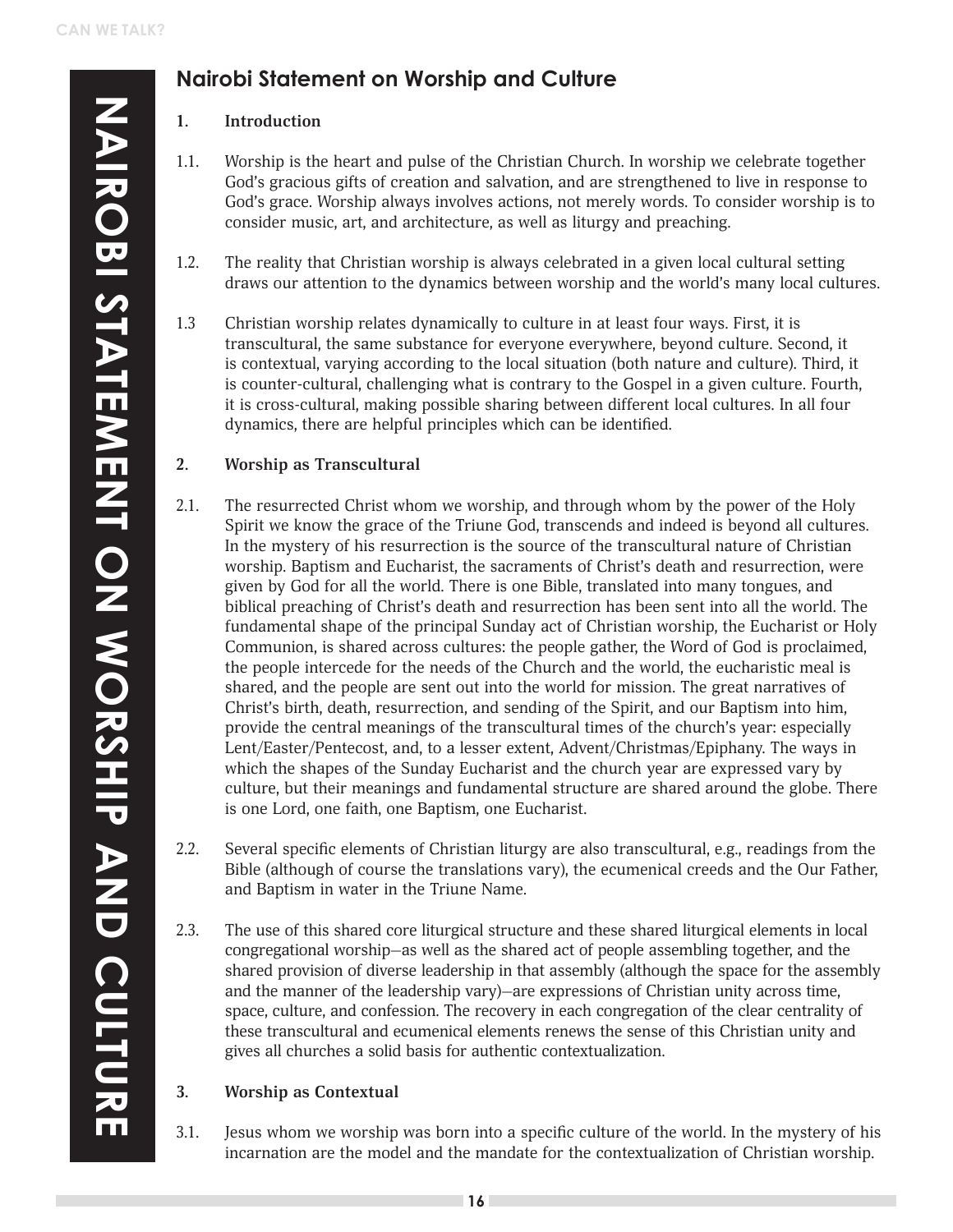God can be and is encountered in the local cultures of our world. A given culture's values and patterns, insofar as they are consonant with the values of the Gospel, can be used to express the meaning and purpose of Christian worship. Contextualization is a necessary task for the Church's mission in the world, so that the Gospel can be ever more deeply rooted in diverse local cultures.

- 3.2. Among the various methods of contextualization, that of dynamic equivalence is particularly useful. It involves re-expressing components of Christian worship with something from a local culture that has an equal meaning, value, and function. Dynamic equivalence goes far beyond mere translation; it involves understanding the fundamental meanings both of elements of worship and of the local culture, and enabling the meanings and actions of worship to be "encoded" and re-expressed in the language of local culture.
- 3.3. In applying the method of dynamic equivalence, the following procedure may be followed. First, the liturgical ordo (basic shape) should be examined with regard to its theology, history, basic elements, and cultural backgrounds. Second, those elements of the ordo that can be subjected to dynamic equivalence without prejudice to their meaning should be determined. Third, those components of culture that are able to re-express the Gospel and the liturgical ordo in an adequate manner should be studied. Fourth, the spiritual and pastoral benefits our people will derive from the changes should be considered.
- 3.4. Local churches might also consider the method of creative assimilation. This consists of adding pertinent components of local culture to the liturgical ordo in order to enrich its original core. The baptismal ordo of "washing with water and the Word", for example, was gradually elaborated by the assimilation of such cultural practices as the giving of white vestments and lighted candles to the neophytes of ancient mystery religions. Unlike dynamic equivalence, creative assimilation enriches the liturgical ordo—not by culturally re-expressing its elements, but by adding to it new elements from local culture.
- 3.5. In contextualization the fundamental values and meanings of both Christianity and of local cultures must be respected.
- 3.6. An important criterion for dynamic equivalence and creative assimilation is that sound or accepted liturgical traditions are preserved in order to keep unity with the universal Church's tradition of worship, while progress inspired by pastoral needs is encouraged. On the side of culture, it is understood that not everything can be integrated with Christian worship, but only those elements that are connatural to (that is, of the same nature as) the liturgical ordo. Elements borrowed from local culture should always undergo critique and purification, which can be achieved through the use of biblical typology.

#### **4. Worship as Counter-cultural**

- 4.1. Jesus Christ came to transform all people and all cultures, and calls us not to conform to the world, but to be transformed with it (Romans 12:2). In the mystery of his passage from death to eternal life is the model for transformation, and thus for the counter-cultural nature of Christian worship. Some components of every culture in the world are sinful, dehumanizing, and contradictory to the values of the Gospel. From the perspective of the Gospel, they need critique and transformation. Contextualization of Christian faith and worship necessarily involves challenging of all types of oppression and social injustice wherever they exist in earthly cultures.
- 4.2. It also involves the transformation of cultural patterns which idolize the self or the local group at the expense of a wider humanity, or which give central place to the acquisition of wealth at the expense of the care of the earth and its poor. The tools of the counter-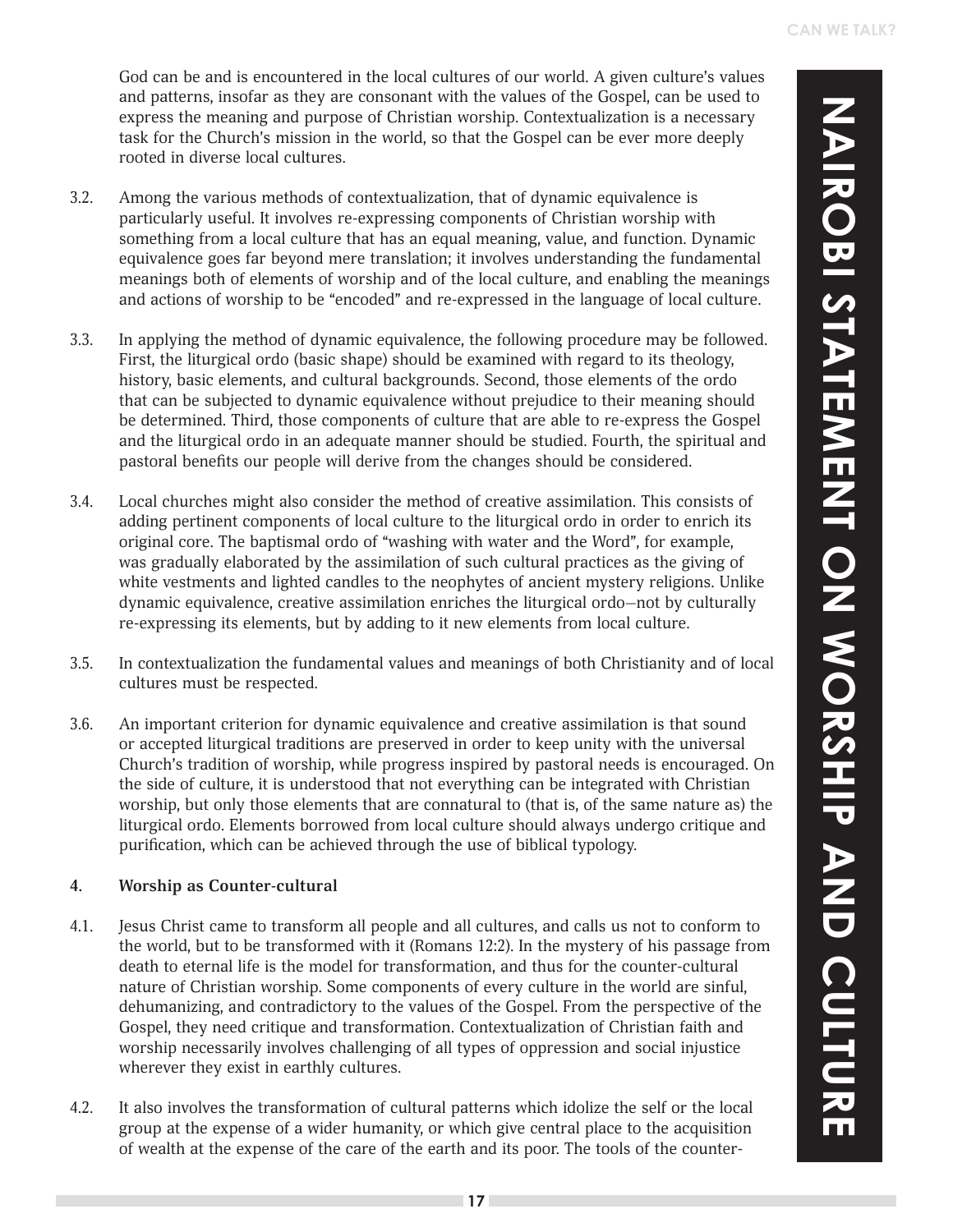**NAIROBI STATEMENT ON WORSHIP AND CULTURE**NAIROBI STATEMEME VIO WORSHIP AND CULTURE cultural in Christian worship may also include the deliberate maintenance or recovery of patterns of action which differ intentionally from prevailing cultural models. These patterns may arise from a recovered sense of Christian history, or from the wisdom of other cultures.

# **5. Worship as Cross-cultural**

- 5.1. Jesus came to be the Savior of all people. He welcomes the treasures of earthly cultures into the city of God. By virtue of Baptism, there is one Church; and one means of living in faithful response to Baptism is to manifest ever more deeply the unity of the Church. The sharing of hymns and art and other elements of worship across cultural barriers helps enrich the whole Church and strengthen the sense of the communio of the Church. This sharing can be ecumenical as well as cross-cultural, as a witness to the unity of the Church and the oneness of Baptism. Cross-cultural sharing is possible for every church, but is especially needed in multicultural congregations and member churches.
- 5.2. Care should be taken that the music, art, architecture, gestures and postures, and other elements of different cultures are understood and respected when they are used by churches elsewhere in the world. The criteria for contextualization (above, sections 3.5 and 3.6) should be observed.

# **6. Challenge to the Churches**

- 6.1. We call on all member churches of the Lutheran World Federation to undertake more efforts related to the transcultural, contextual, counter-cultural, and cross-cultural nature of Christian worship. We call on all member churches to recover the centrality of Baptism, Scripture with preaching, and the every-Sunday celebration of the Lord's Supper—the principal transcultural elements of Christian worship and the signs of Christian unity—as the strong center of all congregational life and mission, and as the authentic basis for contextualization. We call on all churches to give serious attention to exploring the local or contextual elements of liturgy, language, posture and gesture, hymnody and other music and musical instruments, and art and architecture for Christian worship—so that their worship may be more truly rooted in the local culture. We call those churches now carrying out missionary efforts to encourage such contextual awareness among themselves and also among the partners and recipients of their ministries. We call on all member churches to give serious attention to the transcultural nature of worship and the possibilities for cross-cultural sharing. And we call on all churches to consider the training and ordination of ministers of Word and Sacrament, because each local community has the right to receive weekly the means of grace.
- 6.2. We call on the Lutheran World Federation to make an intentional and substantial effort to provide scholarships for persons from the developing world to study worship, church music, and church architecture, toward the eventual goal that enhanced theological training in their churches can be led by local teachers.
- 6.3. Further, we call on the Lutheran World Federation to continue its efforts related to worship and culture into the next millennium. The tasks are not quickly accomplished; the work calls for ongoing depth-level research and pastoral encouragement. The Worship and Culture Study, begun in 1992 and continuing in and past the 1997 LWF Assembly, is a significant and important beginning, but the task calls for unending efforts. Giving priority to this task is essential for evangelization of the world.

The Nairobi Statement is reprinted by permission of the Lutheran World Federation.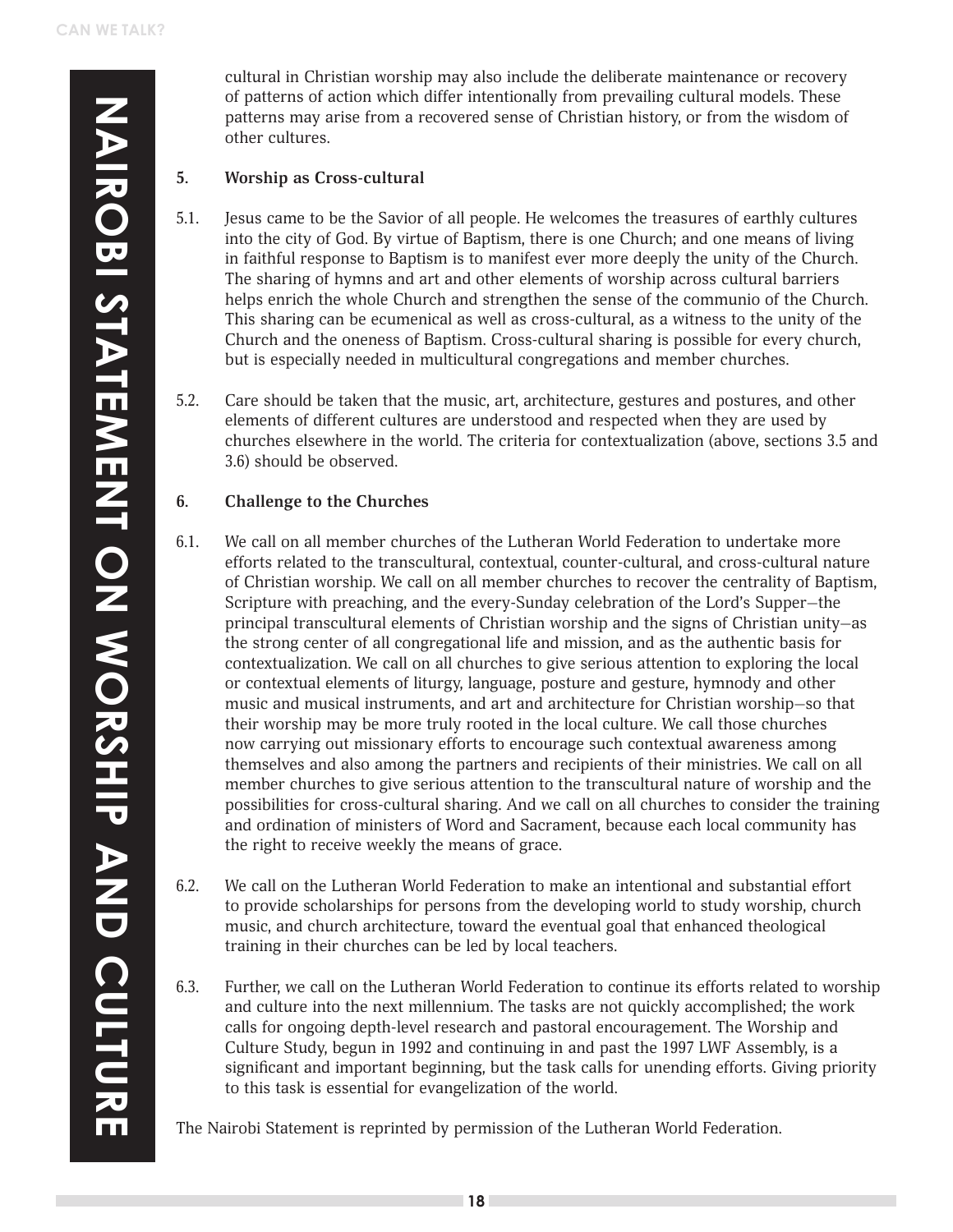# **How did the Nairobi Statement come to be? What is its value today? From someone who served on the development team**

A few texts, a few study reports, have a continued resonance, a longer life than one might have expected. The Nairobi Statement is one of these.

The product of the Lutheran World Federation Worship and Culture Study in the 1990s, the Statement arose from the face-to-face discussions of Lutherans from Argentina, Brazil, Canada, the Central African Republic, Chile, China, Germany, India, Japan, Kenya, New Guinea, Norway, Slovakia, South Africa, Sweden, and the USA, as these participants urgently talked together about faithful worship in Lutheran churches in our time. They were helped in this discussion by ecumenical partners who came from the Philippines, Kenya and the USA. They were convened by the Rev. S. Anita Stauffer, and it was she who created the draft which, at a meeting in Kenya in 1996, became the whole group's Nairobi Statement. I remember this meeting and its discussions with deep joy. I was glad to help a little as Pastor Stauffer, with the participants and with the other principal resource person, Fr. Anscar Chupungco OSB, worked through the draft. But then I, too, probably expected the final Statement to suffer the fate of many other church reports: it would soon be forgotten.

It has not been forgotten. Pastor Stauffer has since tragically and too soon died. So has Fr. Chupungco. But their work—and the work of the whole study team—is still being read and discussed. It is widely quoted. It has been at the center of a recent ecumenical collection of studies, with voices from many churches joining the discussion (Gláucia Vasconcelos Wilkey, ed., *Worship and Culture: Foreign Country* or Homeland, Eerdmans 2014).

And it comes now to you. I urge you to join the discussion. Use the Statement as the tool it was meant to be. The authors in this publication will help you as you ask specifically how your own congregation's worship can be more faithfully and clearly centered in the *transcultural* gift of word and sacrament while at the same time being *contextual* in your place, *counter-cultural* when that is needed, and enriched by the responsible welcoming of *cross-cultural* gifts. These are questions that rightly belong among Lutherans who confess, with the Augsburg Confession, that church is always an assembly around Christ's gospel in word and sacrament and that these, and not our sometimes wonderful but culturally differing ceremonies, make us church and give us unity. And these questions are still the most urgent questions about worship in our time. They are lively, interesting, important questions now for you.

Gordon W. Lathrop

Gordon W. Lathrop is an ELCA pastor, a retired seminary professor, and the author of *Holy Things: A Liturgical Theology* (Fortress 1993), *Central Things: Worship in Word and Sacrament* (Augsburg Fortress 2005), and *The Pastor: A Spirituality* (Fortress 2006), among other books. He was, along with Anscar Chupungco OSB, one of the two resource people for the Lutheran World Federation Worship and Culture Study, 1993-1999. He lives in Arlington, Virginia.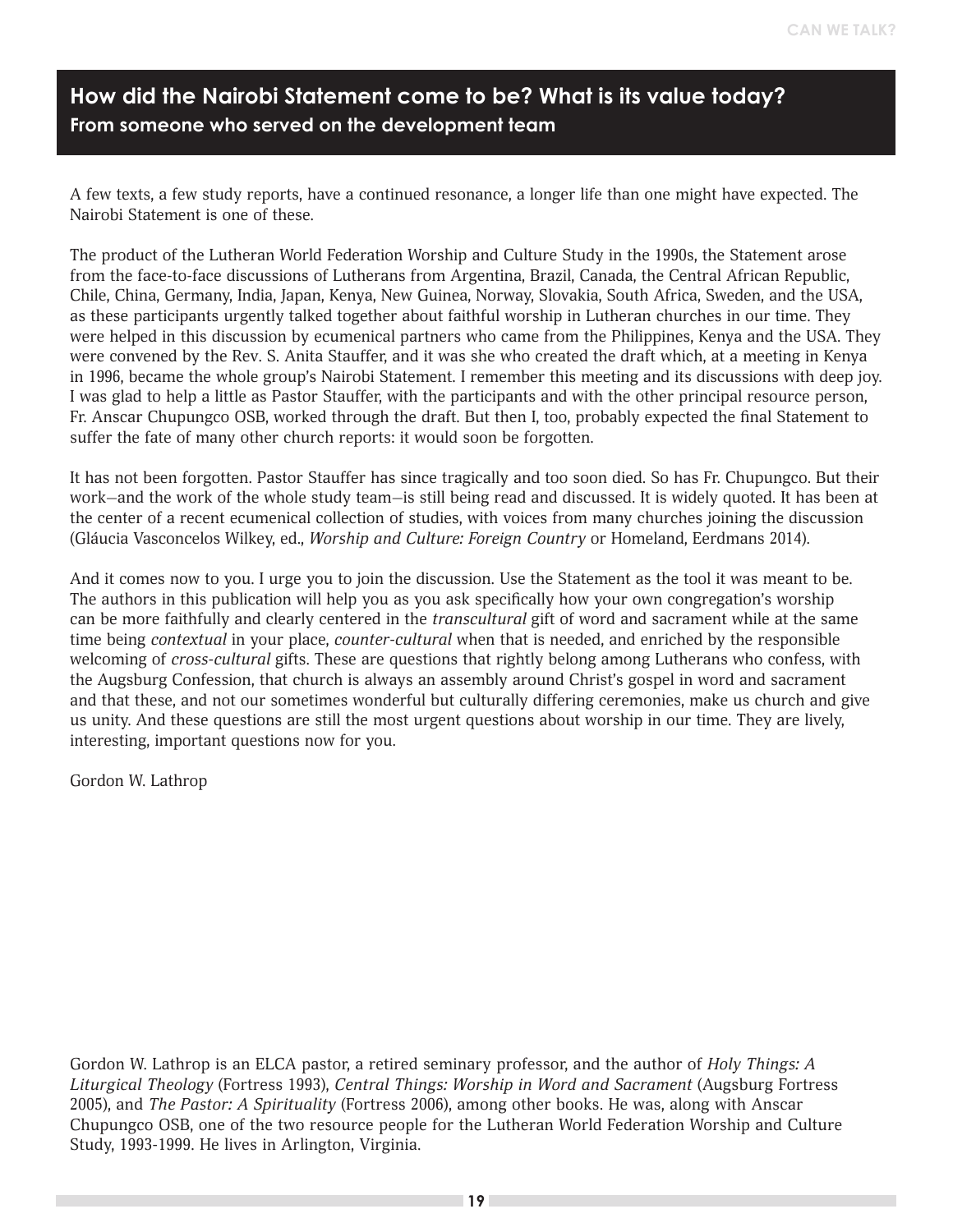# **For Further Reading**

#### **Nairobi Statement**

A PDF of the full **[Nairobi Statement](http://download.elca.org/ELCA%20Resource%20Repository/LWF_Nairobi_Statement_1994.pdf?_ga=1.226379545.280699238.1464710146)**

Vasconcelos-Wilkey, Glaucia, ed. Worship and Culture: Foreign Country or Homeland? Grand Rapids: Eerdmans, 2014. *A thorough collection of essays related to the 1996 Nairobi Statement*.

**ELCA Resources**

*In These Or Similar Words: Crafting Language for Worship*. Minneapolis: Augsburg Fortress, 2015. A helpful guide for creating contextual language for worship.

*Leading Worship Matters: A Sourcebook for Preparing Worship Leaders*. Minneapolis: Augsburg Fortress, 2013. A collection of practical articles related to all forms of worship leadership.

*Musician's Guide to Evangelical Lutheran Worship*. Minneapolis: Augsburg Fortress, 2007. A resource that gives practical guidance on all hymns and songs in Evangelical Lutheran Worship as well as essays focused on diverse styles and cultures.

*Principles for Worship*. Minneapolis: Augsburg Fortress, 2002. (Available for download at www.ELCA.org in **[English](http://download.elca.org/ELCA%20Resource%20Repository/Principles_for_Worship.pdf?_ga=1.188580523.280699238.1464710146)** and **[Spanish](http://download.elca.org/ELCA%20Resource%20Repository/Principios_para_la_Adoracion.pdf?_ga=1.188580523.280699238.1464710146)**. ELCA principles related to language, preaching, worship space, and music.

**[Frequently Asked Questions](http://www.elca.org/Our-Work/Congregations-and-Synods/Worship/FAQ?_ga=1.12486327.280699238.1464710146)**. An online collection of questions/responses on a host of worship topics.

Ramshaw, Gail. *Praying for the Whole World: A Handbook for Intercessors*. Minneapolis: Augsburg Fortress, 2016. A brief and helpful guide for locally crafting intercessory prayer.

#### **Ecumenical Resources**

*Baptism, Eucharist and Ministry. Faith and Order Paper #111*. Geneva: World Council of Churches, 1982. A document that deals especially with the transcultural aspects of Christian worship.

*Duck, Ruth C. Worship for the Whole People of God: Vital Worship for the 21st Century*. Louisville: Westminster/ John Knox Press, 2013. A comprehensive, recent book on worship that addresses cultural diversity throughout.

Hawn, C. Michael. *One Bread, One Body: Exploring Cultural Diversity in Worship.* Herndon, Va.: The Alban Institute, 2003. A book that explores the themes of multicultural worship including case studies from churches and a worship audit for culturally conscious congregations.

Miller, Barbara Day. *Encounters with the Holy: A Conversational Model for Worship Planning*. The Alban Institute, 2010. A resource to help congregations broaden participation in worship planning and reflection.

Plantiga, Cornlius, Jr. and Sue A. Rozeboom. *Discerning the Spirits: A Guide to Thinking about Christian Worship Today*. Grand Rapids: Eerdmans, 2003. This study series from Calvin Institute of Christian Worship, written as a group project, presents a wide constellation of liturgical communities' approaches to worship and culture.

Bethann Lynch, Kevin Strickland, Scott Weidler, ELCA worship staff Jennifer Baker-Trinity, general editor Lorraine Brugh, Clayton Faulkner, Christina Garrett-Klein, Rebekah Lohrmann, Jared Stahler, Felix Malpica, Steven Wilco, contributors Karen Dersnah, design

Copyright © 2016 Evangelical Lutheran Church in America Permission is granted for congregations of the Evangelical Lutheran Church in America to reproduce this resource for local use. It may also be downloaded, with active links, from **[ELCA.org/worship](http://www.elca.org/worship)**.